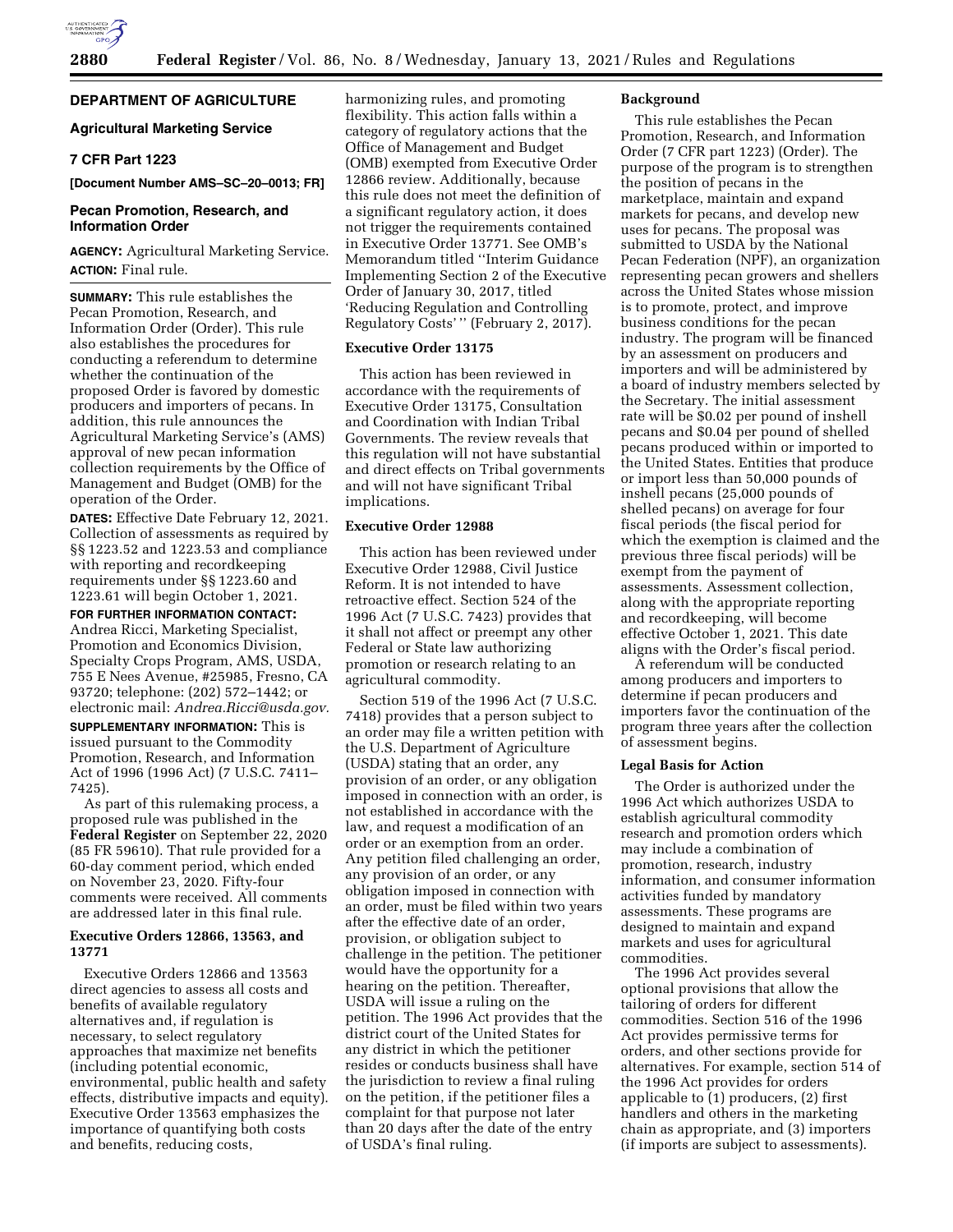Section 516 states that an order may include an exemption of de minimis quantities of an agricultural commodity; different payment and reporting schedules; coverage of research, promotion, and information activities to expand, improve, or make more efficient the marketing or use of an agricultural commodity in both domestic and foreign markets; a provision for reserve funds; a provision for credits for generic and branded activities; and assessment of imports.

In addition, section 518 of the 1996 Act provides for referenda to ascertain approval of an order to be conducted either prior to its going into effect or within three years after assessments first begin under the order. Pursuant to section 518 of the 1996 Act, an order may also provide for its approval in a referendum based upon different voting patterns. Section 515 provides for establishment of a board from among producers, first handlers and others in the marketing chain as appropriate, and importers, if imports are subject to assessment.

USDA currently oversees a marketing order for pecans grown in Alabama, Arkansas, Arizona, California, Florida, Georgia, Kansas, Louisiana, Missouri, Mississippi, North Carolina, New Mexico, Oklahoma, South Carolina, and Texas, (7 CFR part 986) which is authorized under the Agricultural Marketing Agreement Act of 1937, as amended (7 U.S.C. 601–674). The

purpose of marketing orders, in general, is to stabilize market conditions, allowing industries to work together to solve marketing problems, and to improve profitability. The pecan marketing order authorizes collection of industry data; research and promotion activities; regulations on grade, size, quality, pack and container; and is financed by assessments paid by handlers of pecans grown in the production area.

The purpose of research and promotion programs, in general, is to provide a framework for agricultural industries to pool their resources and combine efforts to develop new markets, strengthen existing markets and conduct important research and promotion activities. The pecan research and promotion program will be national in scope, financed by an assessment on pecan producers and importers, and authorize research and promotion activities. USDA has not identified any relevant Federal rules that duplicate, overlap, or conflict with this rule.

### **Industry Background**

The pecan industry is comprised of producers, shellers, accumulators, wholesalers, and importers that produce, process, and supply pecans for market. Pecans include any and all varieties or subvarieties, inshell or shelled, of *Carya illinoinensis.* Pecans are grown primarily in Alabama, Arkansas, Arizona, California, Florida,

Georgia, Kansas, Louisiana, Missouri, Mississippi, North Carolina, New Mexico, Oklahoma, South Carolina, and Texas. According to the most recent Census of Agriculture (2017), there are 15,608 operations with bearing acreage of pecans. Bearing acreage is greatest in Georgia with about 30 percent of the nationwide total, followed by Texas at 27 percent, Oklahoma at 22 percent, New Mexico at 11 percent, and Arizona at 4 percent. These five states generally account for about 95 percent of U.S. pecan production.

# *U.S. Supply and Consumption*

Pecans are an alternate bearing crop, causing variability in production from year to year. Based on data from the National Agricultural Statistics Service (NASS), the 2014 to 2019 six-year average of total U.S. pecan production was almost 265 million pounds on an inshell basis, as shown in Table 1. Together, Georgia and New Mexico produced more than half of pecan volume nationwide.

From 2013 through 2016, pecan production averaged about 263 million pounds per year, and reached a peak in 2017 at nearly 305 million pounds. The following year, however, domestic production dropped 21 percent due to the destruction of the Georgia pecan crop by Hurricane Michael. The trend of U.S. pecan production is depicted in Chart 1.

**BILLING CODE 3410–02–P**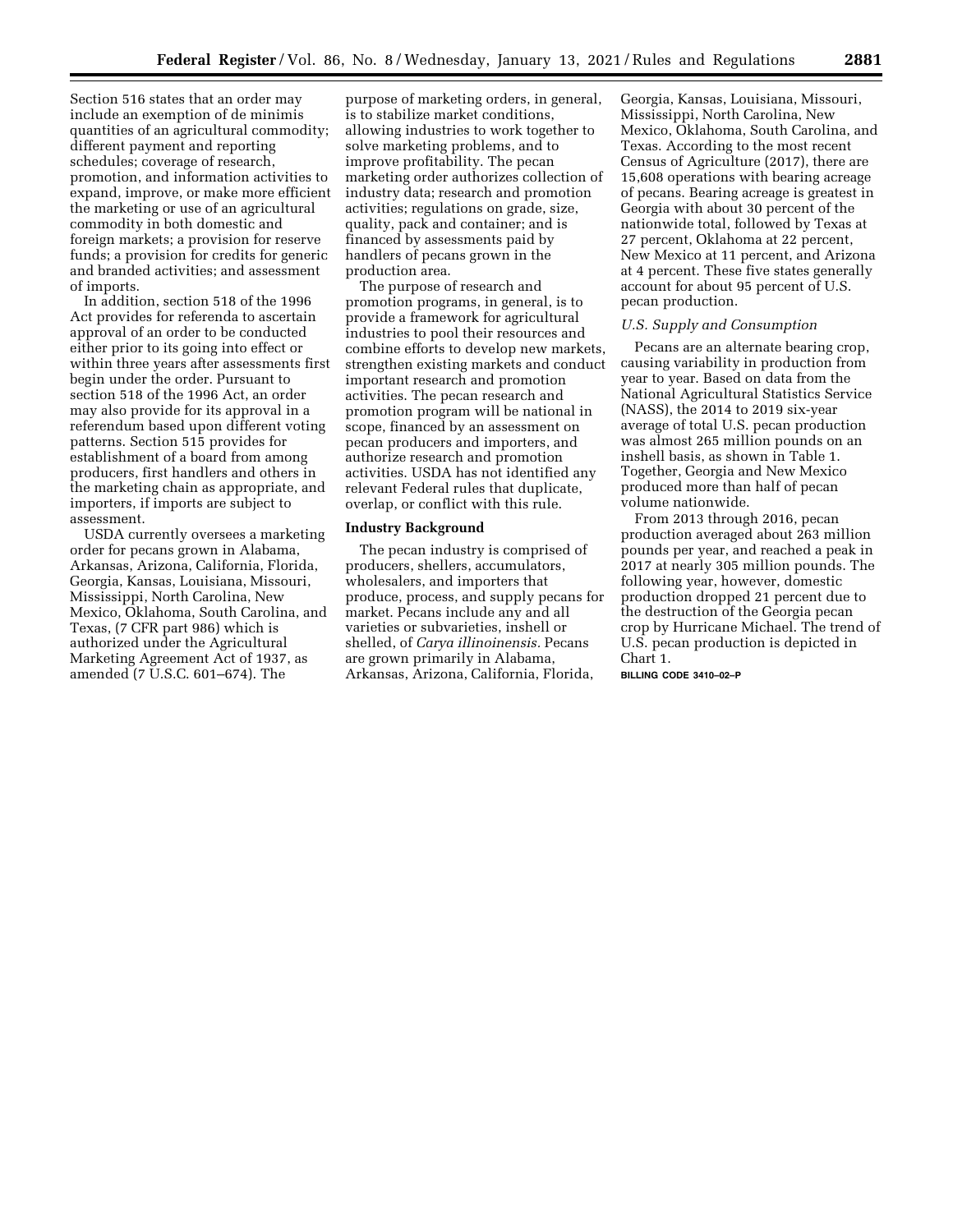|                                            | Table 1. State Pecan Production |  |  |  |  |
|--------------------------------------------|---------------------------------|--|--|--|--|
| State                                      | 1,000 Lbs.                      |  |  |  |  |
|                                            | Inshell basis                   |  |  |  |  |
| Georgia                                    | 88,000                          |  |  |  |  |
| New Mexico                                 | 80,150                          |  |  |  |  |
| Texas                                      | 42,517                          |  |  |  |  |
| Arizona                                    | 26,717                          |  |  |  |  |
| Oklahoma                                   | 13,533                          |  |  |  |  |
| Louisiana                                  | 7,406                           |  |  |  |  |
| California                                 | 4,686                           |  |  |  |  |
| Arkansas                                   | 2,850                           |  |  |  |  |
| Alabama                                    | 1,850                           |  |  |  |  |
| Mississippi                                | 1,150                           |  |  |  |  |
| Missouri                                   | 1,090                           |  |  |  |  |
| South Carolina                             | 350                             |  |  |  |  |
| Florida                                    | 145                             |  |  |  |  |
| Total $\mathtt{U.S.}^1$<br>264,765         |                                 |  |  |  |  |
| Source: NASS, 2014-2019 average.           |                                 |  |  |  |  |
| Note: <sup>1</sup> Sum may not equal Total |                                 |  |  |  |  |
| U.S. due to rounding.                      |                                 |  |  |  |  |

In 2018, Hurricane Michael swept across the southern half of Georgia as a Category 3 storm. According to the University of Georgia Pecan Extension, this storm resulted in a loss of nearly half the expected 2018 crop and a loss of 17 percent of the state's pecan

acreage. The effects of Hurricane Michael remain present as the 2019 Georgia crop was down nearly 30 percent from the average production of the six years prior to the storm. Prior to Hurricane Michael, Georgia was the top pecan-producing state in the U.S.

Considering this, along with the state's recovery efforts, the University of Georgia Pecan Extension expects Georgia pecan production to rebound in the coming years. Pecan production nationwide began to increase in 2019, climbing six percent from 2018.

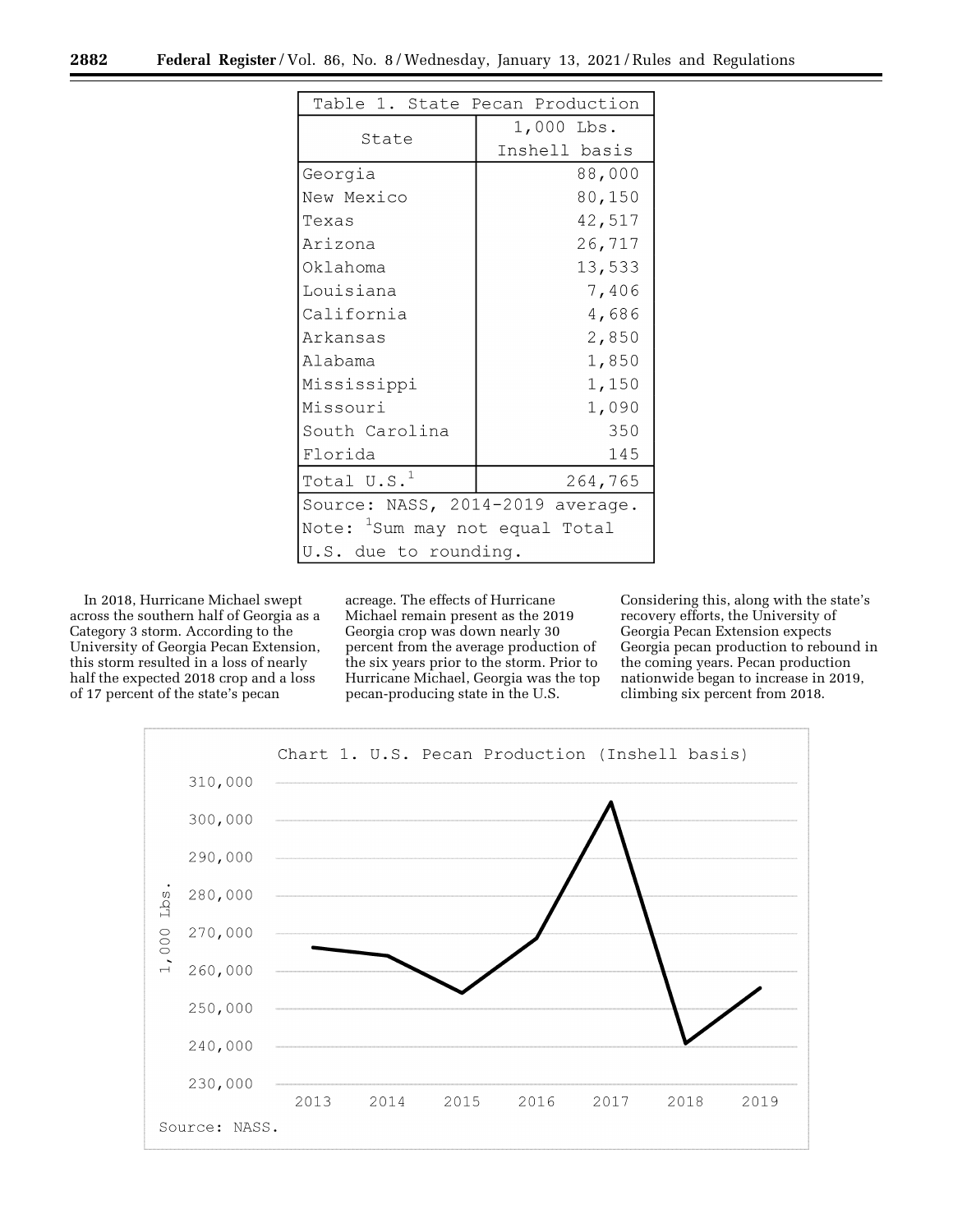Table 2 shows U.S. pecan supply and utilization. Domestic production generally accounts for about 40 percent of the domestic supply, while imports

account for nearly one-third, with beginning stocks just under 30 percent. Almost all pecans imported into the U.S. are from Mexico. Of these, 70

percent are shelled, and 30 percent are inshell.

| Table 2. U.S. Supply and Utilization of Pecans (1,000 Lbs., Inshell basis)                                         |                         |                                  |                      |                 |                               |                      |                          |                                                  |
|--------------------------------------------------------------------------------------------------------------------|-------------------------|----------------------------------|----------------------|-----------------|-------------------------------|----------------------|--------------------------|--------------------------------------------------|
| Year                                                                                                               | Production <sup>1</sup> | Beginning<br>Stocks <sup>1</sup> | Imports <sup>2</sup> | $Supp1y^3$      | Ending<br>Stocks <sup>1</sup> | Exports <sup>4</sup> | Utilization <sup>5</sup> | Per Capita<br>Consumption<br>(Lbs.) <sup>6</sup> |
| 2013                                                                                                               | 266,330                 | 183,840                          | 143,285              | 593,455         | 166,909                       | 156,450              | 270,095                  | 0.85                                             |
| 2014                                                                                                               | 264,150                 | 166,909                          | 186,619              | 617,678         | 174,874                       | 167,701              | 275,103                  | 0.86                                             |
| 2015                                                                                                               | 254,290                 | 174,874                          | 170,574              | 599,738         | 181,390                       | 157,208              | 261,140                  | 0.81                                             |
| 2016                                                                                                               | 268,770                 | 181,390                          | 220,069              | 670,229         | 204,288                       | 160,469              | 305,471                  | 0.95                                             |
| 2017                                                                                                               | 304,850                 | 204,288                          | 176,122              | 685,260         | 183,984                       | 188,116              | 313,160                  | 0.96                                             |
| 2018                                                                                                               | 240,930                 | 183,984                          | 230,899              | 655,813         | 203,341                       | 135,256              | 317,216                  | 0.97                                             |
| 2019                                                                                                               | 255,600                 | 203,341                          | 265,287              | 724,228         | 180,055                       | 151,370              | 392,803                  | 1.20                                             |
| 2014-2019                                                                                                          |                         |                                  |                      |                 |                               |                      |                          |                                                  |
| 6-yr avg                                                                                                           | 264,765                 | 185,798                          | 208,262              | 658,824         | 187,989                       | 160,020              | 310,815                  | 0.96                                             |
| Pct of<br>supply                                                                                                   | 40%                     | 28%                              | 32%                  |                 | 29%                           | 24%                  | 47%                      |                                                  |
| $2019 \text{ v}$                                                                                                   |                         |                                  |                      |                 |                               |                      |                          |                                                  |
| 2018                                                                                                               | $6\%$                   | $11\%$                           | 15%                  | 10 <sup>8</sup> | $-11%$                        | 12%                  | 24%                      | 23%                                              |
| $2019 \text{ v}$<br>2013-2018<br>6-yr avg                                                                          | $-4%$                   | 11%                              | 41%                  | 14%             | $-3%$                         | $-6%$                | 35%                      | 33%                                              |
|                                                                                                                    |                         |                                  |                      |                 |                               |                      |                          |                                                  |
| Sources: <sup>1</sup> NASS; <sup>2</sup> Customs and Border Protection; <sup>4</sup> Foreign Agricultural Service. |                         |                                  |                      |                 |                               |                      |                          |                                                  |
| Notes: <sup>3</sup> Production + Beginning Stocks + Imports; <sup>5</sup> Supply - (Ending Stocks + Exports);      |                         |                                  |                      |                 |                               |                      |                          |                                                  |
| $6$ Utilization / U.S. Population.                                                                                 |                         |                                  |                      |                 |                               |                      |                          |                                                  |

Nearly half of the U.S. supply of pecans is consumed domestically each year. Per capita consumption has trended upward for the last four years, reaching a high of 1.20 inshell pounds in 2019. Compared to 2018 and to the 2013 to 2018 six-year average, 2019 per capita consumption is up 23 percent and 33 percent, respectively.

# *Exports*

The U.S. exports about 24 percent of its pecan supply on average each year. Shelled pecans make up 60 percent of

U.S. pecan exports, while inshell are 40 percent. Europe and Canada are the primary markets for shelled pecans with, on average, 49 percent and 24 percent, respectively, of total shelled exports. In Europe, the largest consumers of U.S. shelled pecans are the Netherlands, the United Kingdom, and Germany with 39 percent, 24 percent, and 15 percent, respectively, of total shelled exports to Europe. On average, about 94 percent of U.S. inshell exports go to Asia. Together, Hong Kong and China make up 72 percent of the Asian market for inshell pecan exports from the United States.

#### *Competition*

The pecan industry competes with other tree nut industries such as almonds, pistachios and walnuts. As Table 3 illustrates, sales by volume of pecans are 95 percent lower than sales of almonds, 74 percent lower than sales of walnuts, but 40 percent higher than sales of pistachios.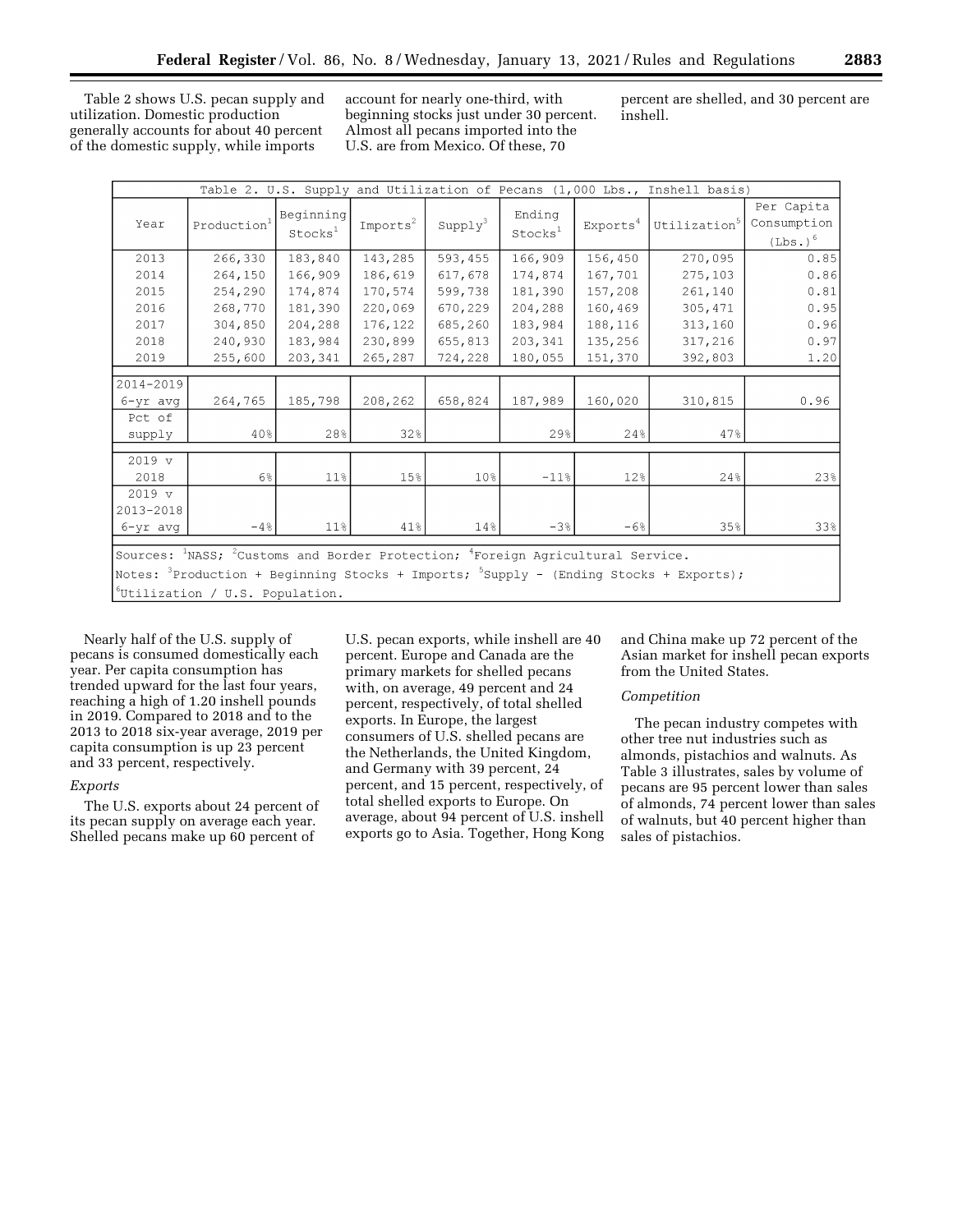|                                                               |         | Table 3. Shelled Nut Sales | $(1,000$ Lbs.) |         |  |
|---------------------------------------------------------------|---------|----------------------------|----------------|---------|--|
| Year                                                          | Pecans  | Almonds <sup>1</sup>       | Pistachios     | Walnuts |  |
| 2013                                                          | 106,569 | 2,010,000                  | 45,400         | 306,000 |  |
| 2014                                                          | 101,858 | 1,870,000                  | 50,800         | 374,000 |  |
| 2015                                                          | 87,225  | 1,900,000                  | 33,100         | 400,000 |  |
| 2016                                                          | 116,930 | 2,140,000                  | 114,400        | 438,000 |  |
| 2017                                                          | 126,396 | 2,270,000                  | 52,807         | 390,000 |  |
| 2018                                                          | 88,373  | 2,280,000                  | 121,000        | 450,000 |  |
| 2019                                                          | 115,937 | 2,550,000                  | 82,000         | 412,000 |  |
|                                                               |         |                            |                |         |  |
| 2014-2019                                                     |         |                            |                |         |  |
| $6 - yr$ avg                                                  | 106,120 | 2,168,333                  | 75,685         | 410,667 |  |
|                                                               |         |                            |                |         |  |
| $-95%$<br>40%<br>$-74%$<br>Pecan comparison                   |         |                            |                |         |  |
| Source: NASS.                                                 |         |                            |                |         |  |
| $\sqrt{N}$ Note: $^1$ Almonds is shelled utilized production. |         |                            |                |         |  |

Prices received by growers, as shown in Table 4, are 25 percent lower for pecans than for almonds. Compared to

other nuts, grower-received prices for pecans are 18 percent lower than those for pistachios, but double those for walnuts.

| 4. Grower-Received Prices<br>(S/Lb.)<br>Table |        |      |         |        |            |         |         |      |
|-----------------------------------------------|--------|------|---------|--------|------------|---------|---------|------|
| Year                                          | Pecans |      | Almonds |        | Pistachios |         | Walnuts |      |
| 2013                                          | \$     | 1.73 | \$      | 3.21   | \$         | 3.48    | \$      | 1.86 |
| 2014                                          | \$     | 1.96 | \$      | 4.00   | \$         | 3.57    | \$      | 1.67 |
| 2015                                          | \$     | 2.20 | \$      | 3.13   | \$         | 3.29    | \$      | 0.84 |
| 2016                                          | \$     | 2.59 | \$      | 2.39   | \$         | 1.68    | \$      | 0.93 |
| 2017                                          | \$     | 2.33 | \$      | 2.53   | \$         | 1.69    | \$      | 1.25 |
| 2018                                          | \$     | 1.75 | \$      | 2.50   | \$         | 2.65    | \$      | 0.68 |
| 2019                                          | \$     | 1.84 | \$      | 2.43   | \$         | 2.62    | \$      | 0.99 |
|                                               |        |      |         |        |            |         |         |      |
| 2014-2019                                     |        |      |         |        |            |         |         |      |
| $6 - yr$ avq                                  | \$     | 2.11 | \$      | 2.83   | \$         | 2.58    | \$      | 1.06 |
|                                               |        |      |         |        |            |         |         |      |
| comparison<br>Pecan                           |        |      |         | $-25%$ |            | $-18.8$ |         | 100% |
| NASS.<br>Source:                              |        |      |         |        |            |         |         |      |

# *Price Trends*

Chart 2 shows the trend of prices for pecans from 2013 to 2019. In recent

years, pecan prices were at their highest in 2016 before dropping in the following two years. Prices increased slightly

between 2018 and 2019 but are still down about 12 percent compared to the average of the previous six years.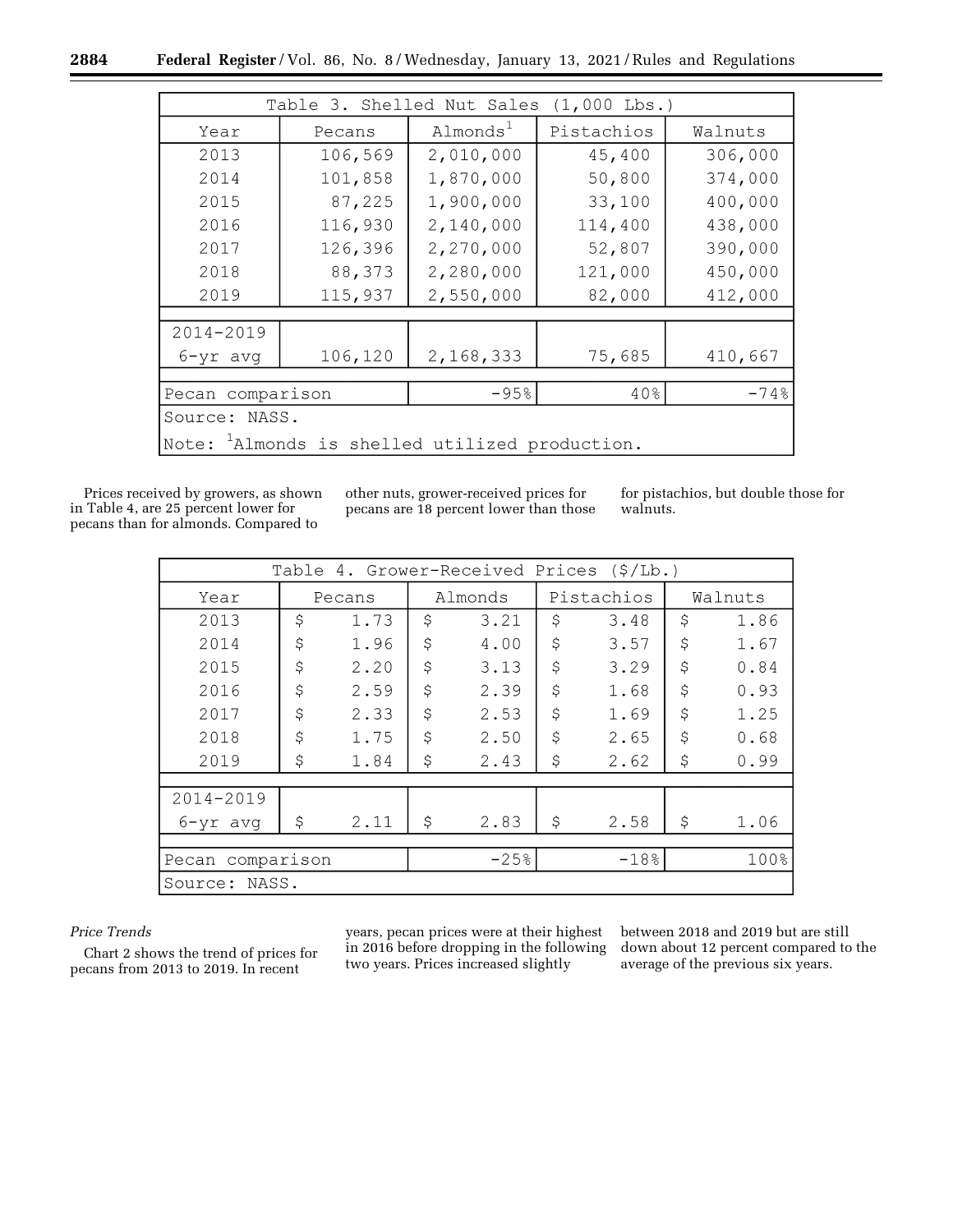

# **BILLING CODE 3410–02–C**

# **Need for a Program**

According to the NPF, the greatest challenge the pecan industry is facing is supply surpassing demand. Data from the International Nut and Dried Fruit Council and from the research compiled by the Boston Consulting Group, contracted by the NPF, show that the supply of pecans may exceed demand by 19 percent in 2028.1 The NPF believes the establishment of a national research and promotion program for pecans will help the industry address this challenge. NPF concluded that without a program funded by assessments from both domestically produced and imported pecans, the industry will not be able to meet the challenge of the approaching supply and demand imbalance.

In 2016, the U.S. pecan industry favored the establishment of a marketing order for pecans grown in Alabama, Arkansas, Arizona, California, Florida, Georgia, Kansas, Louisiana, Missouri, Mississippi, North Carolina, New Mexico, Oklahoma, South Carolina, and Texas. The program authorizes collection of industry data; research and promotion activities; regulation of grade, size, quality, pack and container; and is financed by assessments paid by handlers of pecans grown in the production area. Over the past several years the marketing order program has launched marketing campaigns to

increase demand for pecans. According to the NPF, the research and promotion program will benefit domestic producers and importers of pecans, thereby justifying the collection of assessments on both domestic production and imports.

The NPF proposal indicates that imported product accounts for approximately 39 percent of pecans being supplied to the U.S., with domestic production accounting for the other 61 percent. With mandatory assessments being collected only on domestic production, this has created a gap in the dollars available to fund marketing campaigns focused on creating increased demand for pecans in the U.S. and globally. Per the NPF, the increase in domestic production and imports has created the need for a robust promotion campaign, which would only be accomplished through financial contribution by both domestic producers and importers. The NPF concluded that the marketing order would continue to have an important role within the industry and the intent is that the two programs would work together to benefit the entire pecan industry.

# **Provisions of Program**

Pursuant to section 513 of the 1996 Act, §§ 1223.1 through 1223.25 of 7 CFR part 1223 (referred to as the ''Order'') define certain terms that will be used throughout the Order. Several of the terms are common to all research and promotion programs authorized under the 1996 Act, while other terms are specific to the pecans Order.

Pursuant to section 515 of the 1996 Act, §§ 1223.40 through 1223.47 of the Order detail the establishment of the American Pecan Promotion Board (Board), nominations and appointments, the term of office, removal and vacancies, procedure, compensation and reimbursement, powers and duties, and prohibited activities.

Pursuant to sections 516 and 517 of the 1996 Act, §§ 1223.50 through 1223.54 of the Order detail requirements regarding the Board's budget and expenses, financial statements, assessments, and exemption from assessments.

The Board's programs and expenses shall be funded through assessments on producers and importers, other income, and other funds available to the Board. The Order provides for an initial assessment rate of \$0.02 per pound on all inshell pecans and \$0.04 per pound on all shelled pecans. Each producer will pay on the amount of pecans produced in the United States. The importer of record will pay assessments based on the amount of pecans imported to the United States.

The Order provides that it is the responsibility of the first handler to collect and remit assessments owed to the Board. First handlers will collect assessments from each producer based on pounds of pecans received. The first handler will remit those assessments, along with the required reports, to the Board. If a producer is acting as its own first handler, the producer will be required to remit its individual assessments. Assessments owed will be due to the Board by the 10th calendar day of the month following the end of

<sup>1</sup>Based on historic compound annual growth rates (CAGR's) in global pecan supply and demand for 10 years from 2008 to 2018; resultant CAGR's of 6 percent for global supply and demand applied to 2018 estimates to forecast 2028 figures.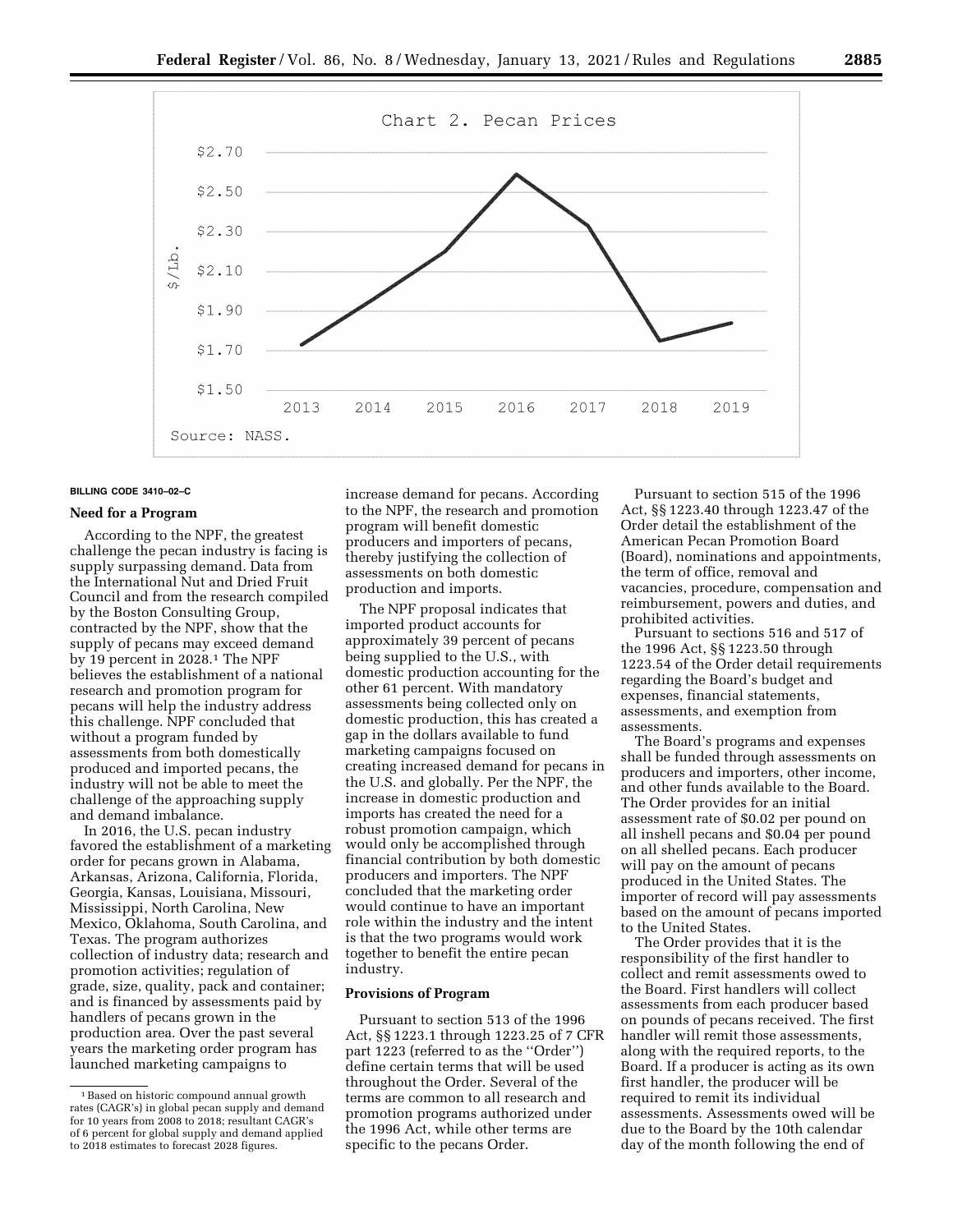the previous month. As an example, assessments for pecans received in June will be due to the Board by July 10th.

Importer assessments will be collected through Customs and Border Protection (Customs). If Customs does not collect the assessment from an importer, the importer will be responsible for paying the assessment directly to the Board by the 10th calendar day of the month following the month the pecans were imported into the United States.

The Order provides authority for the Board to impose a late payment charge and interest for assessments not received within 30 calendar days of the date assessments were due. The late payment charge and rate of interest are prescribed in Subpart C of the Order.

The Order provides for two exemptions from assessment requirements. First, producers who produce domestically and importers that import less than 50,000 pounds of inshell pecans (25,000 pounds of shelled pecans) on average for four fiscal periods (the fiscal period for which the exemption is claimed and the previous three fiscal periods) will be exempt. Producers or importers seeking an exemption shall apply to the Board for an exemption prior to the start of the fiscal period. This is an annual exemption; entities must reapply each year. The Board will issue, if deemed appropriate, a certificate of exemption to the eligible producer or importer.

The second exemption under the Order is for organic pecans. The exemption applies to all certified ''organic'' or ''100 percent organic'' pecans, regardless of whether the pecans are produced by a person who produces conventional or nonorganic pecans. Likewise, an importer who imports pecans that are certified as ''organic'' or ''100 percent organic'' under the NOP, or certified as ''organic'' or ''100 percent organic'' under a U.S. equivalency arrangement established under the NOP, will be exempt from the payment of assessments.

Pursuant to section 516 of the 1996 Act, §§ 1223.55 through 1223.57 of the Order detail requirements regarding promotion, research and information programs, plans and projects authorized under the Order.

Pursuant to section 515 of the 1996 Act, §§ 1223.60 through 1223.62 of the Order specify the reporting and recordkeeping requirements under the Order as well as requirements regarding confidentiality of information.

Pursuant to section 518 of the 1996 Act, § 1223.71(a)(1) of the Order specifies that a referendum will be conducted not later than three years

after assessments first begin under the Order. The Order will not continue unless it is approved by a majority of those persons voting in the referendum for approval.

Section 1223.71(b) of the Order specifies criteria for subsequent referenda. Under the Order, a referendum will be held to ascertain whether the program should continue, be amended, or terminated.

Sections 1223.70 and 1223.72 through 1223.78 describe the rights of the Secretary; authorize the Secretary to suspend or terminate the Order when deemed appropriate; prescribe proceedings after termination; address personal liability, separability, and amendments; and provide OMB control numbers. These provisions are common to all research and promotion programs authorized under the 1996 Act.

Sections 1223.100 through 1223.107 of the Order specify procedures for the conduct of referenda. The sections cover the definitions, voting instructions, use of subagents, ballots, the referendum report, and confidentiality of information.

# **Regulatory Flexibility Analysis**

Pursuant to the requirements set forth in the Regulatory Flexibility Act (5 U.S.C. 601–612), USDA has considered the economic impact of this action on small entities. USDA has prepared this Final Regulatory Flexibility Analysis, the purpose of which is to fit regulatory actions to the scale of businesses subject to such actions in order that small businesses will not be unduly or disproportionately burdened.

# *Need for Regulation*

NPF stated in its proposal that the greatest challenge facing the pecan industry is supply outpacing demand. Based on worldwide planting and crop data, NPF estimated that supply would exceed demand by 15 percent in 2027. NPF believes that the establishment of a national research and promotion program for pecans, funded by assessments on both domestic producers and importers, will help the industry address this challenge.

In 2016, the U.S. pecan industry favored the establishment of a marketing order for pecans grown in Alabama, Arkansas, Arizona, California, Florida, Georgia, Kansas, Louisiana, Missouri, Mississippi, North Carolina, New Mexico, Oklahoma, South Carolina, and Texas. The program authorizes collection of industry data; research and promotion activities; regulations on grade, size, quality, pack and container; and is financed by assessments paid by handlers of pecans grown in the

production area. Over the past several years, the marketing order program has launched marketing campaigns to increase demand for pecans.

According to the NPF, the research and promotion program will benefit domestic producers and importers of pecans, thereby justifying the collection of assessments on both domestic production and imports. The NPF proposal indicates that imported product accounts for approximately 39 percent of pecans being supplied to the United States. With mandatory assessments applied to both domestic production and imports, the Order will be able to fund marketing campaigns focused on creating increased demand for pecans in the United States and globally. The NPF concluded that the marketing order would continue to have an important role within the industry and the intent is that the two programs would work together for the benefit of the entire pecan industry. The research and promotion program would concentrate its efforts on activities that would maintain and expand markets for pecans, strengthening its position in the marketplace. The marketing order would continue its primary responsibility of collection and distribution of industry data to empower stakeholders with accurate and timely information. Additionally, the marketing order provides the authority for the pecan industry to make recommendations on grade, size, quality, pack and container requirements.

#### *Objectives of the Action*

The purpose of the Order is to strengthen the position of pecans in the marketplace, maintain and expand markets for pecans, and develop new uses for pecans.

#### *Legal Basis for Action*

The Order is authorized under the 1996 Act which authorizes USDA to establish agricultural commodity research and promotion orders which may include a combination of promotion, research, industry information, and consumer information activities funded by mandatory assessments. These programs are designed to maintain and expand markets and uses for agricultural commodities.

USDA currently administers a marketing order for pecans grown in Alabama, Arkansas, Arizona, California, Florida, Georgia, Kansas, Louisiana, Missouri, Mississippi, North Carolina, New Mexico, Oklahoma, South Carolina, and Texas which is authorized under the Agricultural Marketing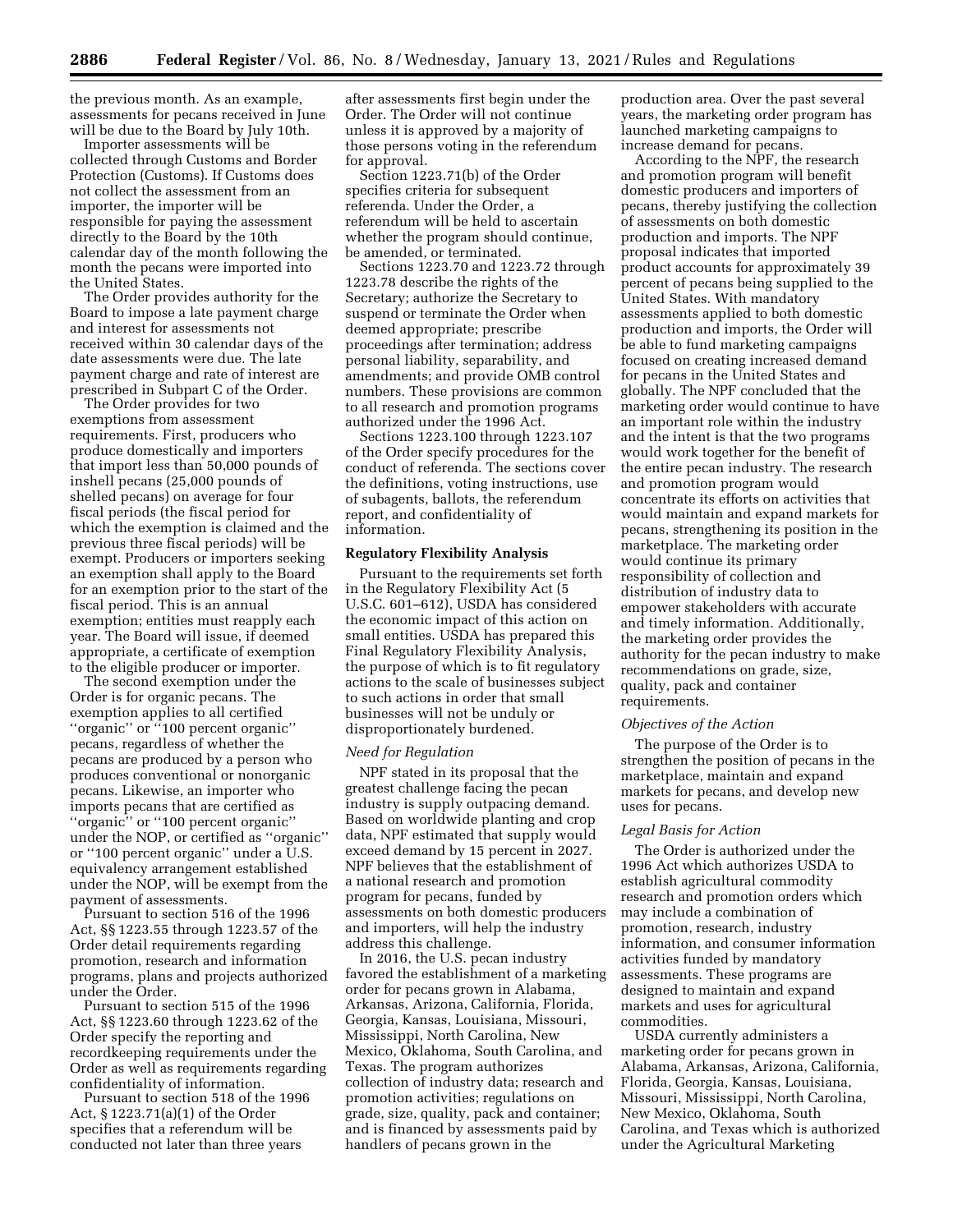Agreement Act of 1937. The purpose of marketing orders, in general, is to stabilize market conditions, allowing industries to work together to solve marketing problem, improving profitability. Marketing order programs' mandatory assessments are paid by handlers within the designated production areas. The pecan marketing order authorizes collection of industry data; research and promotion activities; regulations on grade, size, quality, pack and container; and is financed by assessments paid by handlers of pecans grown in the production area.

The pecan research and promotion program is national in scope, financed by an assessment on pecan producers and importers, and authorizes research and promotion activities. The purpose of the Order is to strengthen the position of pecans in the marketplace, maintain and expand markets for pecans, and develop new uses for pecans. USDA has not identified any relevant Federal rules

that duplicate, overlap, or conflict with this rule.

# *Potentially Affected Small Entities*

In 13 CFR part 121, the Small Business Administration (SBA) defines the threshold at which an operation would be considered ''small'' based on its North American Industry Classification System (NAICS) Code. For Tree Nut Farming operations (NAICS Code 111335) and Fruit and Tree Nut Combination Farming operations (NAICS Code 111336), an operation is considered to be ''small'' if its annual receipts total no more than \$1 million. This standard applies to U.S. pecan producers.

Importers and first handlers of inshell and shelled pecans (HTS Codes 0802901000 and 0802901500, respectively) belong to the industry classification of Postharvest Crop Activities (NAICS Code 115114). ''Postharvest crop activities'' include nut hulling and shelling, sorting,

grading, packing, and cooling. An operation that meets this definition is considered to be ''small'', per the SBA, if its annual receipts equal no more than \$30 million. Table 5 depicts the number of pecan producers, importers, and handlers that would be considered small under these SBA standards.

According to the 2017 Census of Agriculture, published by NASS in 2019, there were 15,608 farms with pecan bearing acreage. Of these 15,608 farms, 440 sold pecans whose market value met or exceeded \$1 million. Based on these figures, 97 percent of U.S. pecan producers are considered to be ''small'' under the SBA standards. USDA recognizes the potential inclusion in its count of ''small'' farms those farms whose sales of pecans were exactly \$1 million in market value; however, USDA lacks the data to remedy this, and the number of farms who meet this criterion is likely quite small.

|                                                                                                  |        | Table 5. Entities Considered Small According to SBA Size Standards |       |  |  |
|--------------------------------------------------------------------------------------------------|--------|--------------------------------------------------------------------|-------|--|--|
| Entities                                                                                         | Total  | Small                                                              | Large |  |  |
| $ $ Producers $^1\,$                                                                             | 15,608 | 15,168                                                             | 440   |  |  |
| Importers <sup>2</sup>                                                                           | 190    | 186                                                                |       |  |  |
| Handlers <sup>3</sup>                                                                            | 104    | 78                                                                 | 26    |  |  |
| Total                                                                                            | 15,902 | 15,432                                                             | 470   |  |  |
| Sources: $^{1}$ NASS 2017 Census of Agriculture; $^{2}$ Customs and Border Protection, 2014-2019 |        |                                                                    |       |  |  |
| average; <sup>3</sup> American Pecan Council, 2018 crop year.                                    |        |                                                                    |       |  |  |
| Notes: $^1$ Small is annual receipts no greater than \$1 million; $^{2,3}$ Small is annual       |        |                                                                    |       |  |  |
| receipts no greater than \$30 million.                                                           |        |                                                                    |       |  |  |
|                                                                                                  |        |                                                                    |       |  |  |

According to data from Customs, there were 190 importers of inshell and shelled pecans from 2014 to 2019. Of these, four importers had a six-year average sales value of pecans which exceeded \$30 million. The portion of pecan importers that would be considered to be ''small'' under the SBA standards, therefore, is 98 percent.

The definition of a ''small'' importer also applies to a first handler; that is, annual receipts which exceed \$30 million. According to the American Pecan Council (APC), there were 104 first handlers who reported pecans handled in crop year 2018. Of these, the APC estimates that about 75 percent recorded annual receipts exceeding \$30 million.

Of the 15,902 total entities expected to be impacted by this action, including producers, importers, and first handlers, about 97 percent would be considered to be ''small'' according to their respective SBA size standards. While the benefits of the Order are difficult to

quantify, the benefits are expected to outweigh the program's costs.

#### *Compliance Requirements*

This action imposes a reporting and recordkeeping burden on producers, importers, and first handlers of pecans. Producers and importers who domestically produce or import less than 50,000 pounds of inshell pecans (25,000 pounds of shelled pecans) on average for four fiscal periods (the fiscal period for which the exemption is claimed and the previous three fiscal periods) may submit to the Board an application for exemption from paying assessments. Of the 15,168 domestic producers considered to be small under SBA standards, 14,618 of them, or 96 percent, produced less than 50,000 pounds, inshell, of pecans, and will be exempt from assessment. Of the 186 importers considered to be small under SBA standards, 119 of them, or 64 percent, imported less than 50,000 pounds, inshell of pecans, and will also

be exempt from assessment. The reporting and recordkeeping burden to file an application for exemption from assessment will impact a total of 14,737 producers and importers considered to be small under their respective SBA size standards. Importers, and first handlers, who collect the assessments from producers, will be required to file a report listing pecans imported or received from each producer. This report will place a reporting and recordkeeping burden on a total of 149 importers and first handlers considered to be small under their SBA size standard of annual receipts of no more than \$30 million.

These forms have been submitted to OMB for approval under OMB Control No. 0581–NEW. Specific burdens for the forms are detailed later in this document in the section titled Paperwork Reduction Act. As with all Federal promotion programs, reports and forms are periodically reviewed to reduce information requirements and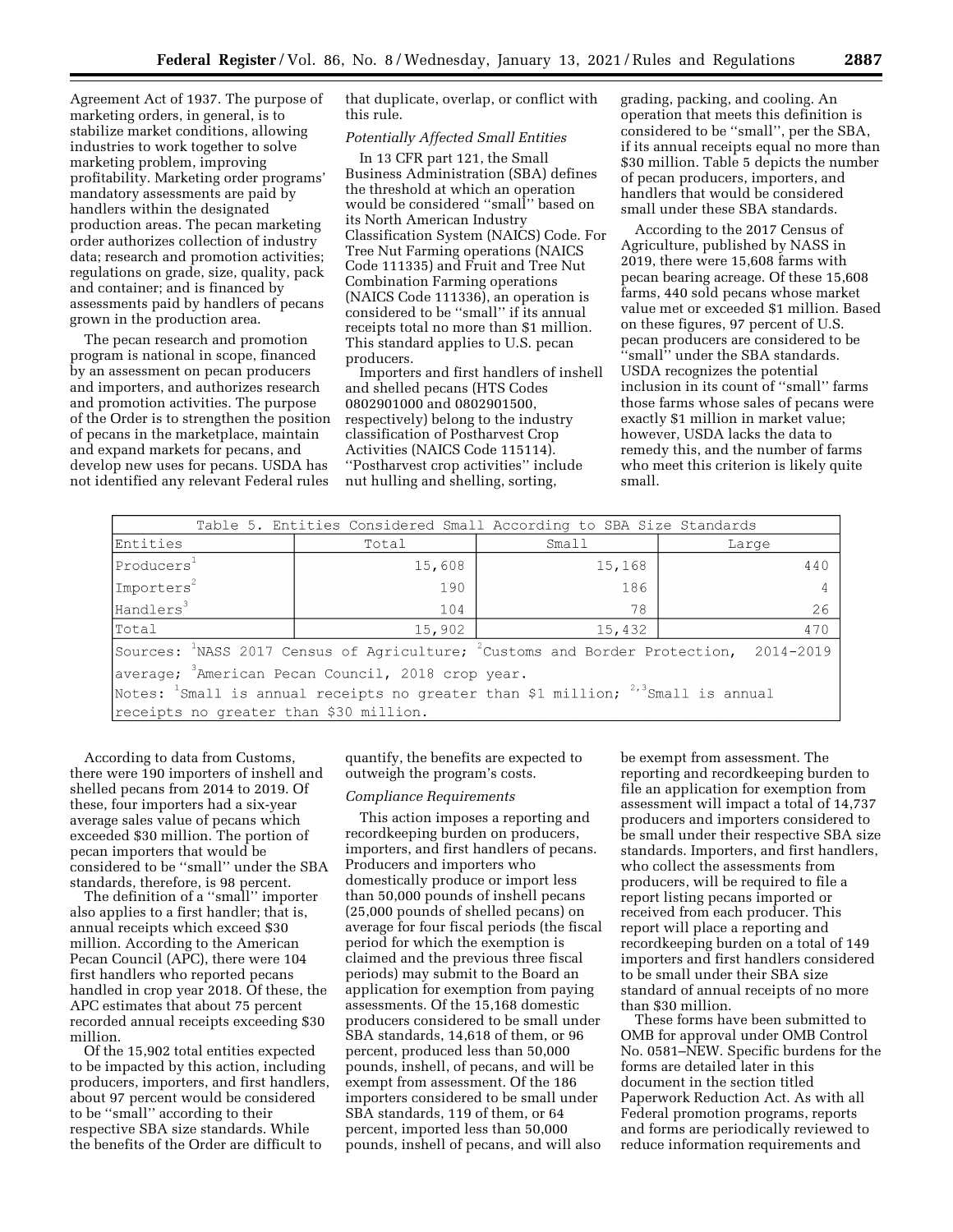duplication by industry and public sector agencies.

# *Alternatives To Minimize Impacts of the Rule*

Regarding alternatives, USDA considered de minimis exemptions of 30 acres of pecans, 1,000 pounds, inshell, of pecan volume, and \$1 million in annual pecan sales receipts. These alternatives, which are fully discussed in the section titled De Minimis in the proposed rule, were rejected in favor of the industry-proposed de minimis exemption of 50,000 pounds, inshell, or 25,000 pounds, shelled. USDA also considered the alternative of no action; that is, the status quo. This alternative, however, would leave the pecan industry without the tools of a research and promotion program to strengthen the position of pecans in the marketplace, maintain and expand markets for pecans, and develop new uses for pecans. In place of a research and promotion program, the NPF discussed amending the Agricultural Marketing Agreement Act of 1937, which provides authority for the pecan marketing order. The NPF stated in its proposal for a pecan research and promotion program that it decided not to move forward with this alternative due to the time and costs involved in amending U.S. law.

## *Outreach*

Regarding outreach efforts, NPF conducted sessions earlier in 2020 throughout the United States in different States and regions. Many were held in conjunction with regional and state organization meetings where both pecan producers and importers participated. They also presented at the National Pecan Shellers Association (NPSA) mid-winter conference. NPSA supports and promotes the interest of pecan shellers and the global industry. Approximately 13 sessions were held across the United States. NPF also had information regarding the proposed program published in April 2020 editions of the ''The Pecan Grower'' and ''Pecan South'' magazines. ''The Pecan Grower'' is the official publication of the Georgia Pecan Growers Association, with nearly three thousand subscribers including growers, researchers, extension agents and agribusinesses. ''Pecan South'' is a magazine for growers, processors, commercial vendors, and those interested in pecans. It provides to its more than forty-six hundred subscribers U.S. pecan production information; industry news and events; and market-related issues, both domestic and international. In the articles, NPF elaborated the work it has

been doing to establish a research and promotion program for pecans that would assess producers and importers.

On June 9, 2020, AMS published a Notice to Trade alerting the industry that it had received a proposal from the NPF requesting the establishment of a research and promotion program for pecans. A proposed rule providing a 60 day comment period was published in the **Federal Register** on September 22, 2020 (85 FR 59610). AMS published a Notice to Trade on September 22, 2020, alerting the industry that it was seeking comments on the proposal. Subsequently, AMS sent a postcard and an email to all known pecan producers and importers notifying them of the **Federal Register** published proposal.

AMS is committed to complying with the E-Government Act, to promote the use of the internet and other information technologies to provide increased opportunities for citizen access to Government information and services, and for other purposes.

# **Paperwork Reduction Act**

In accordance with the Paperwork Reduction Act (PRA) of 1995 (44 U.S.C. Chapter 35), AMS requested approval of new information collection and recordkeeping requirements for the pecan program.

*Title:* Advisory Committee or Research and Promotion Background Information.

*OMB Number for background form AD–755:* (Approved under OMB No. 0505–0001).

*Expiration Date of Approval:* 03/31/ 2022.

*Title:* National Research, Promotion, and Consumer Information Programs.

*Expiration Date of Approval:* 3 years from approval date.

*Type of Request:* New information collection for research and promotion programs.

*Abstract:* The information collection requirements in the request are essential to carry out the intent of the 1996 Act. The information collection concerns a new national research and promotion program for the pecan industry. The program will be financed by an assessment on pecan producers and importers and will be administered by a board of industry members selected by the Secretary. The program will provide for an exemption for producers who produce domestically and importers that import less than 50,000 pounds of inshell pecans (25,000 pounds of shelled pecans) on average for four fiscal periods (the fiscal period for which the exemption is claimed and the previous three fiscal periods). A referendum will be held among eligible

producers and importers to determine whether they favor implementation of the program not later than three years after assessments first begin under the Order. The purpose of the program will be to strengthen the position of pecans in the marketplace, maintain and expand markets for pecans, and develop new uses for pecans within the United States.

In summary, the information collection requirements under the program concern Board nominations, exemption applications, the collection and refund of assessments, and referenda. For Board nominations, producers and importers interested in serving on the Board will be asked to submit a ''Nomination Form'' to the Board indicating their desire to serve or to nominate another industry member to serve on the Board. Interested persons may also submit a background statement outlining qualifications to serve on the Board. Except for the initial Board nominations, producers and importers will have the opportunity to submit a ''Nomination Ballot'' to the Board where they will vote for candidates to serve on the Board. Nominees will also have to submit a background information form, ''AD–755,'' to the Secretary to ensure they are qualified to serve on the Board. Organizations representing importers will be able to be certified by the Secretary and have an opportunity to nominate importer members. Those such organizations must submit the form ''Application for Certification of Organization.''

Regarding assessments, producers and importers who domestically produce and import less than 50,000 pounds of inshell pecans (25,000 pounds of shelled pecans) on average for four fiscal periods (the fiscal period for which the exemption is claimed and the previous three fiscal periods), will be exempt from assessments. Producers or importers shall apply to the Board for an exemption prior to the start of the fiscal period. This will be an annual exemption; entities will have to reapply each year. Producers or importers may submit a request, ''Application for Exemption from Assessments,'' to the Board for an exemption from paying assessments. Producers and importers who qualify as ''organic'' or ''100 percent organic'' under the NOP may submit an ''Organic Exemption Form'' to the Board and request an exemption from assessments.

First handlers who receive assessments from producers will be asked to submit a ''First Handler/ Importer Report'' that will accompany their assessments paid to the Board and report the quantity of pecans received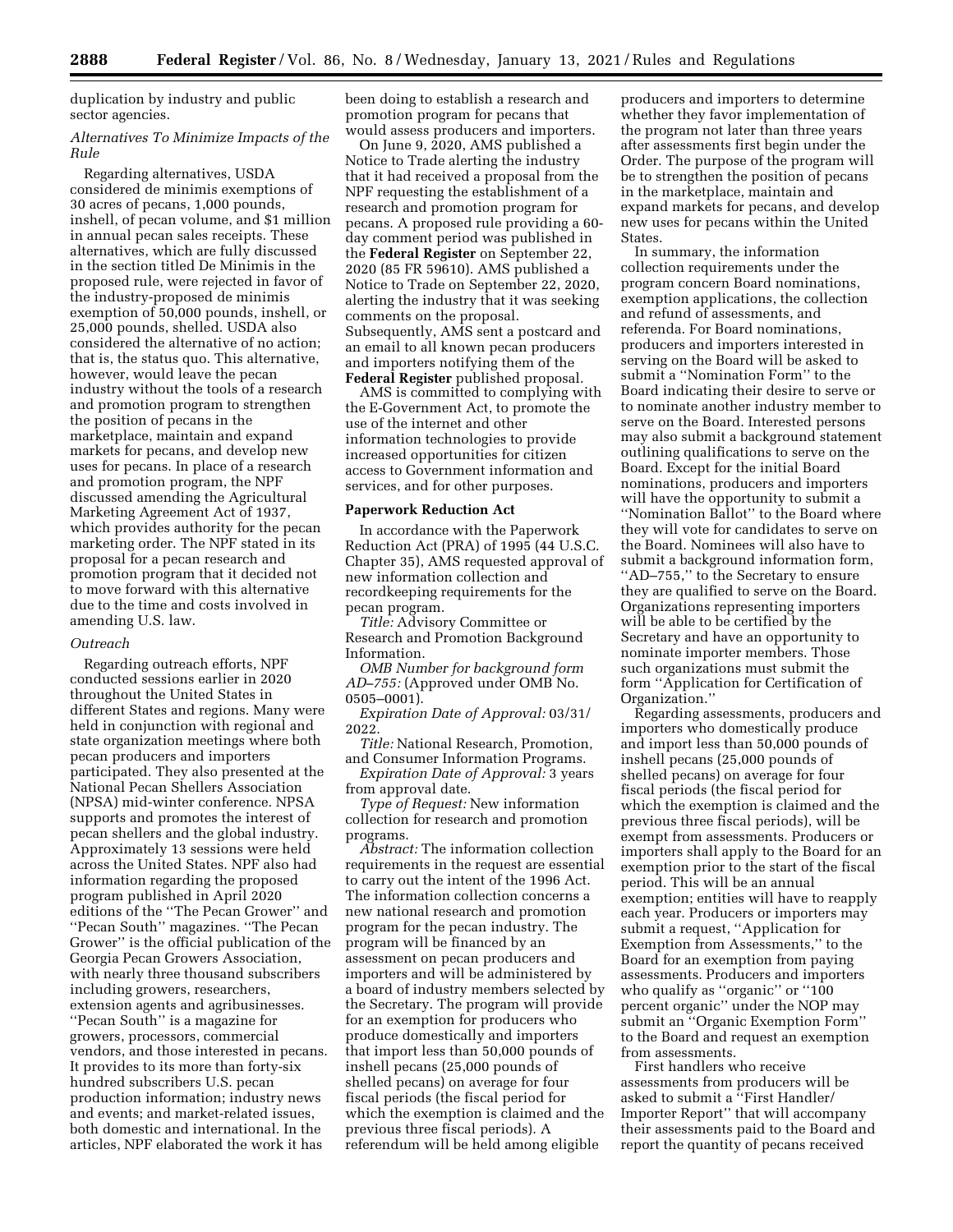during the applicable period, the quantity for which assessments were paid, contact information for whom they collected the assessment, and the country of export (for imports). Additionally, only importers who pay their assessments directly to the Board will be required to submit a report. As previously mentioned, the majority of importer assessments will be collected by Customs. Customs will remit the funds to the Board and the other information will be available from Customs (*i.e.,* country of export, quantity of pecans imported).

Importers and producers who are exempt and whose assessments were collected, either by Customs or a first handler, may also request a refund of any assessments paid to the Board. Producers and importers may also file a form to request a refund of assessments paid if the referendum fails to pass. A referendum will be conducted not later than three years after the assessments first begin to determine if producers and importers favor continuance of the Order.

Lastly, producers and importers eligible to vote in a referendum will have to complete a ballot to determine whether the research and promotion program would continue.

Information collection requirements that are included in this rule include:

#### (1) Nomination Form

*Estimate of Burden:* Public recordkeeping burden for this collection of information is estimated to average 0.25 hour per application.

*Respondents:* Producers and importers.

*Estimated Number of Respondents:*  50.

*Estimated Number of Responses per Respondent:* 1.

*Estimated Total Annual Burden on Respondents:* 12.5 hours.

#### (2) Background Statement

*Estimate of Burden:* Public recordkeeping burden for this collection of information is estimated to average 0.25 hour per application.

*Respondents:* Producers and importers.

*Estimated Number of Respondents:*  50.

*Estimated Number of Responses per Respondent:* 1.

*Estimated Total Annual Burden on Respondents:* 12.5 hours.

#### (3) Nomination Ballot

*Estimate of Burden:* Public recordkeeping burden for this collection of information is estimated to average 0.25 hour per application.

*Respondents:* Producers and importers.

*Estimated Number of Respondents:*  900.

*Estimated Number of Responses per Respondent:* 1.

*Estimated Total Annual Burden on Respondents:* 225 hours.

(4) Background Information Form AD– 755 (OMB Form No. 0505–0001)

*Estimate of Burden:* Public reporting for this collection of information is estimated to average 0.5 hour per response for each Board nominee.

*Respondents:* Producers and importers.

*Estimated number of Respondents:* 11 (34 for initial nominations to the Board, 0 for the second year, and up to 11 annually thereafter).

*Estimated number of Responses per Respondent:* 1 every 3 years. (0.3)

*Estimated Total Annual Burden on Respondents:* 17 hours for the initial nominations to the Board, 0 hours for the second year of operation, and up to 5.5 hours annually thereafter.

(5) Application for Certification of Organization

*Estimate of Burden:* Public reporting burden for this collection of information is estimated to average 0.25 hour.

*Respondents:* Importer organizations. *Estimated Number of Respondents:* 5.

*Estimated Number of Responses per Respondent:* 1.

*Estimated Total Annual Burden on Respondents:* 2.5 hours.

(6) Application for Exemption From Assessments

*Estimate of Burden:* Public reporting burden for this collection of information is estimated to average 0.25 hour per producers or importer reporting on pecans produced domestically or imported. Upon approval of an application, producers and importers would receive exemption certification.

*Respondents:* Producers and importers who produce or import less than 50,000 pounds of inshell pecans (25,000 pounds of shelled pecans) on average for four fiscal periods (the fiscal period for which the exemption is claimed and the previous three fiscal periods).

*Estimated number of Respondents:*  14,737.

*Estimated number of Responses per Respondent:* 1.

*Estimated Total Annual Burden on Respondents:* 3,684 hours.

(7) Organic Exemption Form

*Estimate of Burden:* Public recordkeeping burden for this collection of information is estimated to average 0.5 hours per exemption form.

*Respondents:* Organic producers and importers.

*Estimated Number of Respondents:*  50.

*Estimated Number of Responses per Respondent:* 1.

*Estimated Total Annual Burden on Respondents:* 25 hours.

(8) First Handler/Importer Report

*Estimate of Burden:* Public reporting burden for this collection of information is estimated to average 0.25 hour per first handler or importer.

*Respondents:* First handlers who collect assessments from producers who produce over 50,000 pounds of inshell pecans (25,000 pounds of shelled pecans) on average for four fiscal periods (the current fiscal period and the previous three fiscal periods) and importers that do not remit through Customs.

*Estimated number of Respondents:*  175.

*Estimated number of Responses per Respondent:* 12.

*Estimated Total Annual Burden on Respondents:* 525 hours.

(9) Application for Reimbursement of Assessments

*Estimate of Burden:* Public reporting burden for this collection of information is estimated to average 0.25 hour.

*Respondents:* Producers and importers.

*Estimated Number of Respondents:*  170.

*Estimated Number of Responses per Respondent:* 1.

*Estimated Total Annual Burden on Respondents:* 42.5 hours.

(10) Application for Refund of Assessments Paid From Escrow

*Estimate of Burden:* Public reporting burden for this collection of information is estimated to average 0.25 hour.

*Respondents:* Producers and importers.

*Estimated Number of Respondents:*  900.

*Estimated Number of Responses per Respondent:* 1.

*Estimated Total Annual Burden on Respondents:* 225 hours.

#### (11) Referendum Ballot

*Estimate of Burden:* Public reporting burden for this collection of information is estimated to average 0.25 hour.

*Respondents:* Producers and

importers.

*Estimated Number of Respondents:*  900.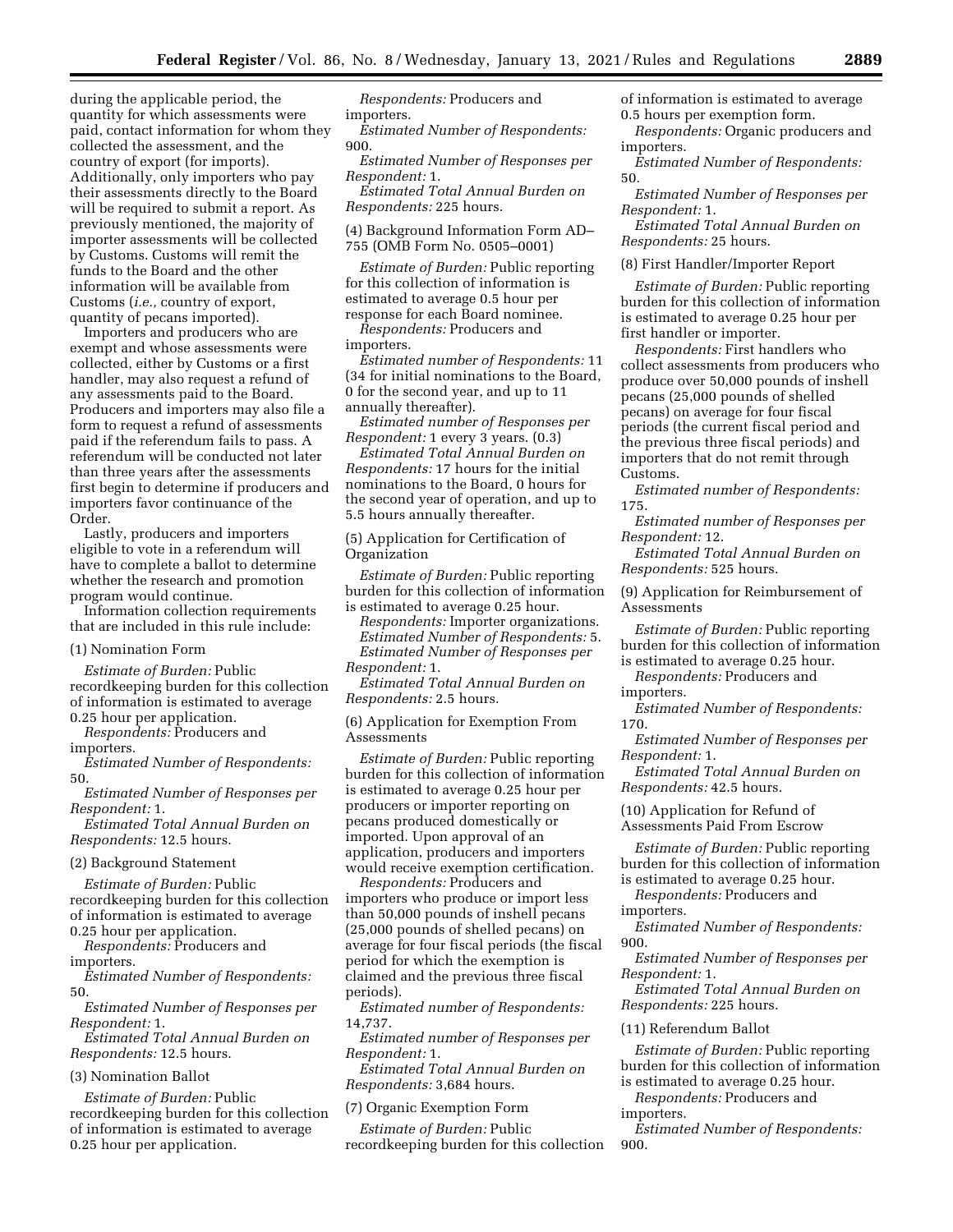*Estimated Number of Responses per Respondent:* 0.14 (after first referendum one would occur once every 7 years).

*Estimated Total Annual Burden on Respondents:* 31.50 hours.

(12) A Requirement To Maintain Records Sufficient To Verify Reports Submitted Under the Order

*Estimate of Burden:* Public recordkeeping burden for keeping this information is estimated to average 0.5 hours per record keeper maintaining such records.

*Recordkeepers:* Producers, first handlers and importers.

*Estimated number of recordkeepers:*  15,902.

*Estimated total recordkeeping hours:*  7,951 hours.

As noted above, under the program, producers through first handlers, and importers will be required to pay assessments and file reports with and submit assessments to the Board (importers through Customs). While the Order will impose certain recordkeeping requirements on producers, first handlers, and importers, information required under the Order may be compiled from records currently maintained. Such records shall be retained for at least three years beyond the fiscal period of their applicability.

An estimated 15,902 respondents will provide information to the Board (15,608 producers, 104 first handlers, and 190 importers). The estimated cost of providing the information to the Board by respondents would be \$606,046. This total has been estimated by multiplying 12,753.5 hours by  $($36.08$$  hourly wage  $\times 0.317$  benefits =  $$11.44$  (benefits) +  $$36.08$  (wage) = \$47.52), \$47.52 for the average mean hourly earnings of producers and importers plus benefits.

Data for computation of the hourly rate for producers (Occupation Code 11– 9013: Farmers, Ranchers, and other Agricultural Managers = \$38.63) and importers (Occupation Code 13–1020: Buyers and Purchasing Agents = \$33.53) was obtained from the U.S. Department of Labor's Bureau of Labor Statistics. The average of the producer and importer wages is \$36.08. Data for computation of this hourly wage were obtained from the U.S. Department of Labor Statistics' publication, ''May 2019 National Occupation Employment and Wage Estimates in the United States,'' updated May 31, 2019. This publication can also be found at the following website: *[https://www.bls.gov/oes/](https://www.bls.gov/oes/current/oes_nat.htm#45-0000)  current/oes*\_*[nat.htm#45-0000](https://www.bls.gov/oes/current/oes_nat.htm#45-0000)*. Data for the benefit costs of 31.7 percent was obtained by U.S. Department of Labor's

Bureau of Labor Statistics press release dated Dec. 14, 2018.

The Order's provisions have been carefully reviewed, and every effort has been made to minimize any unnecessary recordkeeping costs or requirements, including efforts to utilize information already submitted under other programs administered by USDA and other state programs. USDA currently oversees a marketing order for pecans grown in Alabama, Arkansas, Arizona, California, Florida, Georgia, Kansas, Louisiana, Missouri, Mississippi, North Carolina, New Mexico, Oklahoma, South Carolina, and Texas, which is authorized under the Agricultural Marketing Agreement Act of 1937. This program collects information to facilitate the administration of the program. The information collected by the marketing order has been carefully reviewed and it was determined that the information collected could not be utilized to facilitate the administration of the research and promotion program. The forms will require the minimum information necessary to effectively carry out the requirements of the program, and their use is necessary to fulfill the intent of the 1996 Act. Such information can be supplied without data processing equipment or outside technical expertise. In addition, there are no additional training requirements for individuals filling out reports and remitting assessments to the Board. The forms will be simple, easy to understand, and place as small a burden as possible on the person required to file the information.

Collecting information monthly will coincide with normal industry business practices. The timing and frequency of collecting information are intended to meet the needs of the industry while minimizing the amount of work necessary to fill out the required reports. The requirement to keep records for three years is consistent with normal industry practices. In addition, the information to be included on these forms is not available from other sources because such information relates specifically to individual producers, first handlers and importers who are subject to the provisions of the 1996 Act. Therefore, there is no practical method for collecting the required information without the use of these forms.

In the September 22, 2020, proposed rule, comments were also invited on the information collection requirements prescribed in the Paperwork Reduction Act section of this rule. Specifically, comments were solicited on: (a) Whether the collection of information is necessary for the proper performance of

functions of the Order and USDA's oversight of the Order, including whether the information would have practical utility; (b) the accuracy of USDA's estimate of the burden of the collection of information, including the validity of the methodology and assumptions used; (c) the accuracy of USDA's estimate of the principal producing areas in the United States for pecans; (d) the accuracy of USDA's estimate of the number of producers, first handlers and importers of pecans that will be covered under the program; (e) ways to enhance the quality, utility, and clarity of the information to be collected; and (f) ways to minimize the burden of the collection of information on those who are to respond, including the use of appropriate automated, electronic, mechanical, or other technological collection techniques or other forms of information technology.

Four comments were received regarding information collection. All four commenters believed that the estimated recordkeeping burden of 7,951 hours was overstated by 100 percent. They reasoned that none of the information required by the Order would be in addition to any of the information normally kept and already required by normal accounting, state and Federal Tax preparation and other USDA programs. The estimated recordkeeping burden hours are the hours associated with maintaining records to verify reports required by the Order. While it is understood that some of the information required under the Order may be compiled from records currently maintained, there may be additional records not currently maintained that would be needed to verify the reports required by the Order. Furthermore, the estimated burden is nominal and is a customary estimated burden associated with programs such as these. In addition, three of the commenters stated that the First Handler/Importer Report should be estimated at .08333 hours per record keeper, not the .5 hours in the proposed rule. This was based on their experience of having to file similar forms as required by the Federal marketing order. After further review of the form and similar forms required under other research and promotion programs, USDA decreased the burden estimate to 0.25 hours. This has been reflected in the PRA section above.

#### **Analysis of Comments**

Fifty-four comments were received in response to the proposed rule. Of those 54 comments, 28 indicated support for the proposed action, 16 provided general feedback or suggested changes,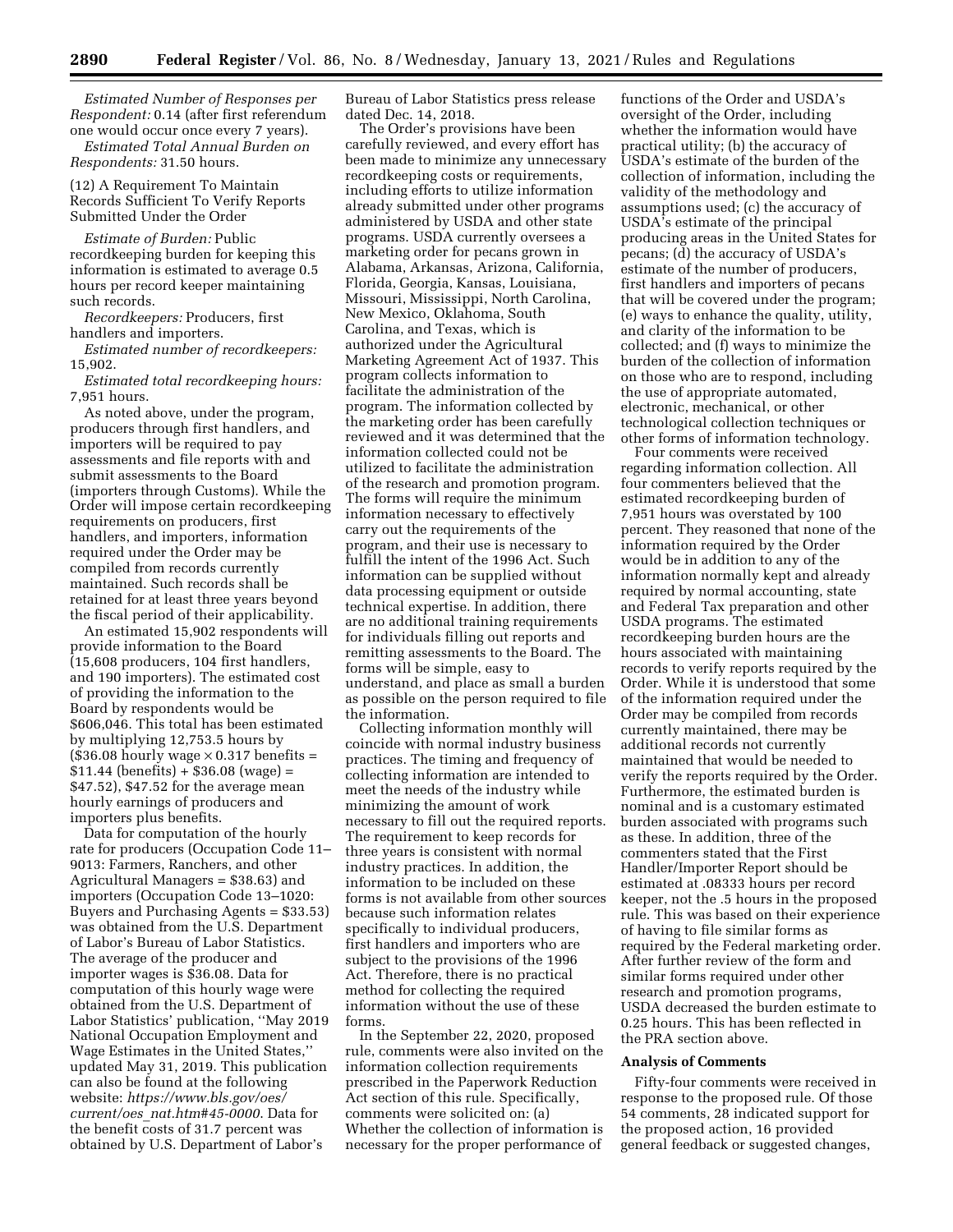six opposed the action, two were outside the scope of the rulemaking, one was a duplicate, and there was one standalone comment regarding the PRA section.

# *General Comments in Support*

A majority of the commenters expressed their confidence that the proposed program would grow consumer demand for pecans, expanding markets, while helping offset the current imbalance between supply and demand. Several commenters found that being able to assess both domestic and imported product would increase the resources available to create demand and would allow a more unified strategy. Comments were received from several state and national pecan associations voicing their support for the proposed program, agreeing that the proposed research and promotion program will provide the pecan industry with more funds to help promote and drive demand. Commenters discussed the challenges the pecan industry has faced the last several years, and that while the proposed program will not address all of these challenges, it is a step in the right direction. Six commenters simply expressed their support for the proposed program.

# *Comments in Opposition*

Six comments received were opposed to the program. Four of the commenters stated that producers are already paying an assessment for the Federal marketing order program, which is tasked with promoting pecans, and are not in favor of having another promotion program that will assess producers. One commenter noted that the pecan industry already has many national and state level trade organizations and that the industry does not need another. Instead of the proposed program, the commenter advocated for a consolidated effort and strategy between these organizations to insure a more efficient research, promotion and marketing effort. As is addressed in this rule, Federal marketing orders and research and promotion orders are created pursuant to different laws and provide for different activities. The Federal marketing order assessment obligations are imposed on handlers, although some of the costs may be passed on to producers. Producers and importers are obligated to pay the assessment under the research and promotion Order. A comment submitted by the American Pecan Council (APC) (the Federal marketing order governing body) committed to ensuring, with the establishment of the new Order, that the domestic pecan industry does not pay

more than the total assessment amount that is currently obligated under the Federal marketing order. It indicated it would therefore recommend reducing the assessment obligated under the Federal marketing order should the research and promotion program be established. Under Federal marketing orders assessment rates are intended to be applicable to each fiscal year. The pecan marketing order fiscal period is October 1 through September 30, which is the same as the Order. With the assessment obligation under the Order beginning October 1, 2021, this would allow the APC adequate time to review and recommend its assessment rate for its 2021–22 fiscal year, ensuring its commitment to the industry.

Commenters noted the continued decline in producer price over the last couple of years and that producers cannot afford to fund this program. According to NASS statistics, grower received price per pound (in shell basis) for the six-year period from 2013–2019, have ranged from a low of \$1.73 in 2013, to a high of \$2.59 in 2016, with the six-year average of \$2.11. The reported prices for years 2017, 2018, and 2019, were \$2.33, \$1.75, and \$1.84, respectively. Based on this historical information, pecan grower received prices for upcoming years could range between \$1.73 and \$2.59 per pound. Utilizing these historical figures, the estimated assessment cost as a percentage of grower received price, could range from approximately 1.15 percent to .78 percent (\$0.02 divided by \$1.73 and \$2.59, respectively). While there is a cost associated with the program, they are expected to be offset by the identified benefits of the Order. As was stated previously, the purpose of the Order would be to create increased demand for pecans, strengthening the overall viability of the industry. One comment stated that the government should fund the program instead of producers. The 1996 Act prescribes that such programs are financed by an assessment on producers and importers, and does not provide the authority for the government to pay for such programs.

One commenter expressed concern that exempt producers will not be aware of the need to submit a form to apply for the exemption and that it is too much of a burden on the handler to secure those forms from the exempt producers. It would be the task of the Board to educate the industry on the Order provisions, working directly with producers who would be required to submit the exemption forms.

Several commenters expressed concern regarding the composition of

the proposed Board, stating that assurances need to be made that for the producer member positions just growers, not dual-role entities such as grower/shellers or grower/marketers, are represented on the Board. In making recommendations to the Secretary for appointments to the Board, the Order states that industry members should consider operation size, production and distribution methods, and other factors to ensure adequate representation of assessed entities. In addition, the Order provides that the Board has the authority to consider recommending additional eligibility requirements for members of the Board.

# *General Comments and Suggested Modifications*

Some comments provided general comments or/and suggested modifications to the Order. One commenter suggested that the establishment of the American Pecan Promotion Board should be apportioned equally among the three identified regions, citing that this adjustment accounts more fairly for the nature of pecan production as an alternate-year bearing crop. The 1996 Act requires that the composition of the board reflect the geographical distribution of production. As was discussed in the proposed rule in the *Establishment of the Board*  section, USDA did an in-depth analysis of production data from the past six years to account for the nature of pecans being an alternate bearing crop. The analysis took into consideration the crop loss in Georgia due to the hurricane in 2018 by applying lesser weight to the production volumes of 2018 and 2019 and placing greater weight on the production volumes of 2014 through 2017. Based on the analysis of the available data, the distribution of seats among the regions reflects the distribution of production in those regions. The Order allows for the Board to revisit the distribution of seats on the Board at least once every five years and recommend any changes to the Secretary for consideration.

Three commenters suggested that eligible producer members should have a majority of their income derived from the production of pecans to ensure that producer interests are represented on the Board. The commenters noted that it is common to have vertically integrated businesses that do not solely identify as producers, but also as shellers. The commenters argued that to be eligible to represent producers on the Board, the majority of income derived needs to be from the production of pecans and not shelling. One commenter believed that industry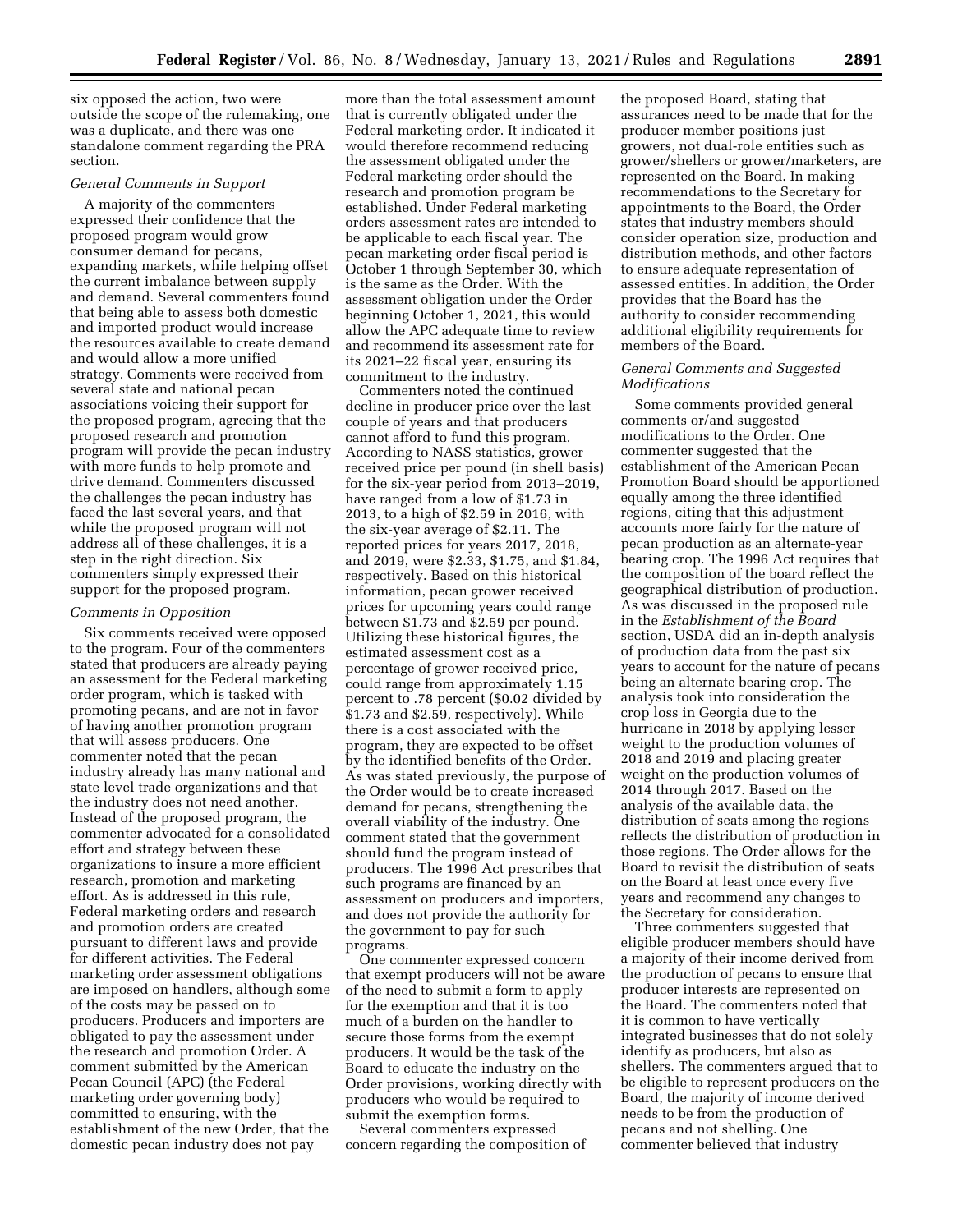members should not be able to serve on the American Pecan Council and the Board at the same time. As was previously mentioned, the Order provides that when making recommendations to the Secretary for appointment of members to the Board industry members should consider size of operations, methods of production and distribution, and other factors to ensure adequate representation of assessed entities. The Order also provides that the Board may recommend amendments to the representation of membership provisions. Once the Board is established, it could consider recommending additional eligibility requirements for producer members.

Three commenters stated that the assessment should be higher on imported product. The 1996 Act requires that, should imports be assessed, the rate be comparable to that of the domestic product. Two commenters sought clarification regarding the entity obligated to pay the assessment rate required under the Federal marketing order in comparison to the assessment rate under the research and promotion program. Domestic handlers are obligated to pay assessments under the Federal marketing order. Domestic producers are obligated to pay assessments under the research and promotion program. In addition, the laws authorizing these programs do not allow for the assessment obligation to be met by a different entity than those subject to its respective law.

One commenter raised concerns over the entity that would conduct referenda under the Order, specifically stating that the proposed rule did not clearly define ''referendum agents.'' All referenda are administered by the USDA and its employees. Referendum agents are those USDA employees who conduct the referendum.

Several commenters expressed that the program should first and foremost support domestic producers. As was stated in the *Background* section of this rule, the purpose of research and promotion programs, in general, is to provide a framework for agricultural industries to pool their resources and combine efforts to develop new markets, strengthen existing markets and conduct important research and generic promotion activities.

One commenter expressed concerns regarding the proposed assessment's impact on small growers in Mexico. The commenter stated that while importers of record will be obligated to pay the assessment, the cost will eventually be passed-on to the grower. The Order

obligates the importer of record to pay the assessment. Although, some of the costs may be passed on to producers, these costs are expected to be offset by the benefits derived by the operation of the Order. Furthermore, contracts between grower and importers are individual business decisions between the two parties. Such business decisions are outside the scope of the Order.

One commenter asked that all marketing logos and marketing materials be made available, with Board approval, to Mexican shellers and importers, for promoting pecans in the international marketplace. Once a Board is appointed, it will work with the industry to develop marketing materials and logos for industry use to generically promote pecans in the marketplace.

Two commenters asked several questions regarding the different initiatives regarding research, development of uses of pecans, and strategic planning. With the establishment of the Order and appointment of the Board, the Board will begin implementing programs, plans, and projects addressing research and marketing priorities.

Three commenters raised issues that are outside the scope of the authority of the Order. Two commenters voiced concerns regarding labeling regulations, while one commenter suggested working with Customs and Border Protection to develop new Harmonized Tariff codes for pecans.

In the proposed rule, USDA specifically requested comments on the proposed de minimis exemption, particularly on whether the proposed level was appropriate to ensure equitable contribution by and representation of both domestic producers and importers, or if modification to the exemption level was needed, asking commenters to provide data to substantiate any recommendations. One commenter opposed any exemption from the payment of assessments. The commenter did not provide data to substantiate its recommendation.

After review and consideration of the comments received, USDA is not making any changes to the proposed rule based on those comments. The USDA has determined that this Order is consistent with and will effectuate the purposes of the 1996 Act.

# **List of Subjects in 7 CFR Part 1223**

Administrative practice and procedure, Advertising, Consumer information, Marketing agreements, Pecan promotion, Reporting and recordkeeping requirements.

■ For the reasons set forth in the preamble, title 7, chapter XI of the Code of Federal Regulations is amended by adding part 1223 to read as follows:

# **PART 1223—PECAN PROMOTION, RESEARCH, AND INFORMATION ORDER**

### **Subpart A—Pecan Promotion, Research, and Information Order**

# **Definitions**

- Sec.
- 1223.1 Act.<br>1223.2 Ame
	- American Pecan Council.
- 1223.3 American Pecan Promotion Board.
- Conflict of interest.
- 1223.5 Customs or CBP.<br>1223.6 Department or U
- 1223.6 Department or USDA.<br>1223.7 First handler.
- First handler.
- 1223.8 Fiscal period.
- Importer.
- 1223.10 Information.
- 1223.11 Inshell pecans.<br>1223.12 Market or mark
- Market or marketing.
- 1223.13 Order.
- Part and subpart.
- 1223.15 Pecans.
- 1223.16 Person.
- 1223.17 Producer.<br>1223.18 Programs,
- 1223.18 Programs, plans, and projects.<br>1223.19 Promotion.
- Promotion.
- 1223.20 Research.<br>1223.21 Secretary.
- 1223.21 Secretary.<br>1223.22 Shelled pe
- 1223.22 Shelled pecans.<br>1223.23 Suspend.
- 1223.23 Suspend. Terminate.
- 1223.25 United States.
- 

# **American Pecan Promotion Board**

- 1223.40 Establishment and membership.<br>1223.41 Nominations and appointments.
- Nominations and appointments.
- 1223.42 Term of office.
- 1223.43 Vacancies.
- Procedure.
- 1223.45 Compensation and reimbursement.
- Powers and duties.
- 1223.47 Prohibited activities.

# **Expenses and Assessments**

- 
- 1223.51 Financial statements.<br>1223.52 Assessments.
- 1223.52 Assessments.<br>1223.53 Exemption pr
- 1223.53 Exemption procedures.<br>1223.54 Refund escrow account
- Refund escrow accounts.

#### **Promotion, Research, and Information**

- 
- Independent evaluation.
- 
- formulations.

# **Reports, Books, and Records**

- 1223.60 Reports.
- 1223.61 Books and records.
- 1223.62 Confidential treatment.

# **Miscellaneous**

- 1223.70 Right of the Secretary.<br>1223.71 Referenda.
- 1223.71 Referenda.
- 1223.72 Suspension and termination.<br>1223.73 Proceedings after termination.
- 1223.73 Proceedings after termination.<br>1223.74 Effect of termination or
- Effect of termination or amendment.

- 1223.50 Budget and expenses.<br>1223.51 Financial statements.
	-
	-
	-

- 
- 1223.55 Programs, plans, and projects.
- 1223.57 Patents, copyrights, trademarks,
- information, publications, and product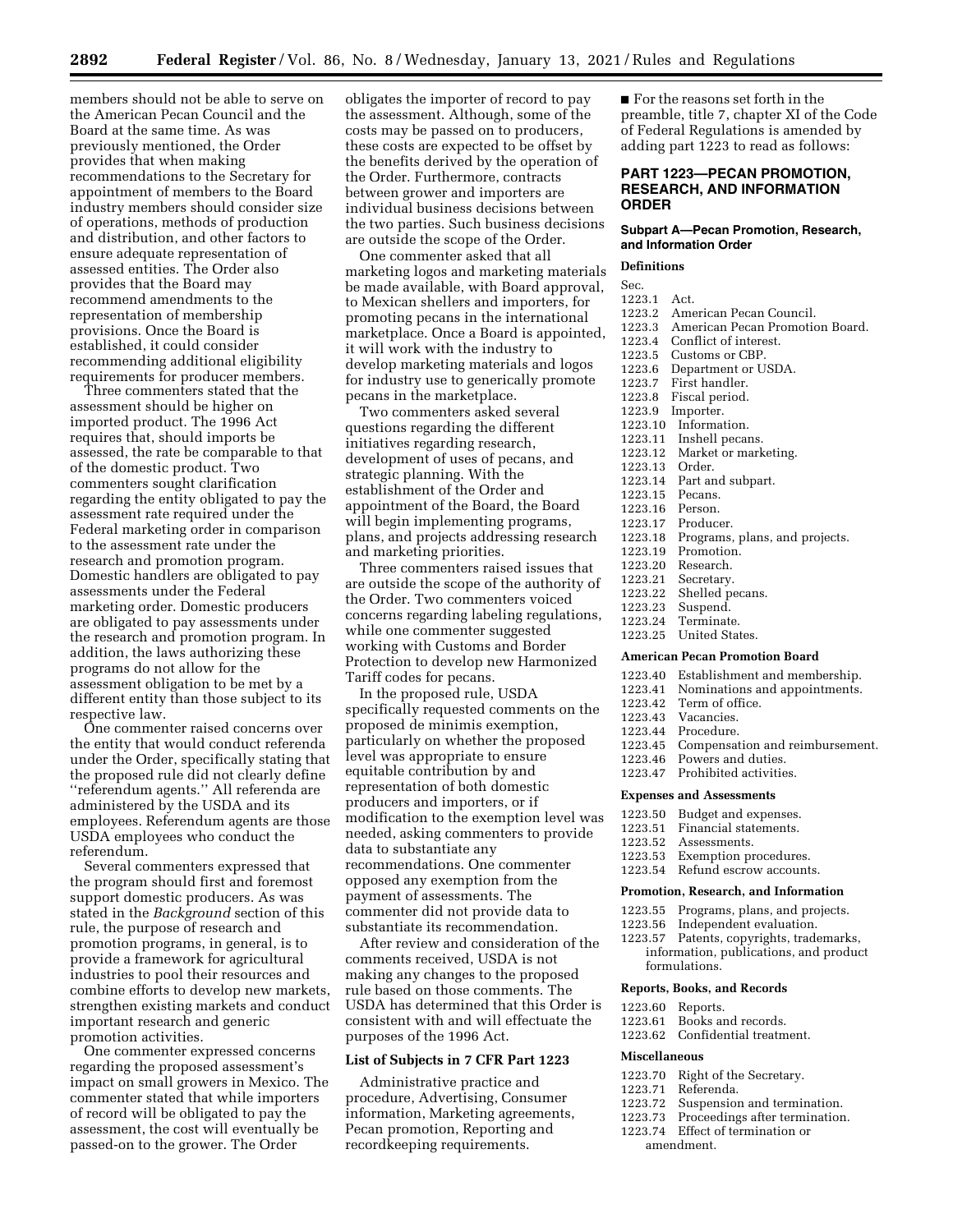1223.75 Personal liability. 1223.76 Separability. 1223.77 Amendments.<br>1223.78 OMB control OMB control numbers.

#### **Subpart B—Referendum Procedures**

| 1223.100 General.         |
|---------------------------|
| Definitions.              |
| Voting.                   |
| 1223.103 Instructions.    |
| Subagents.                |
| Ballots.                  |
| Referendum report.        |
| Confidential information. |
|                           |

#### **Subpart C—Administrative Provisions**

1223.520 Late payment and interest charges for past due assessments.

**Authority:** 7 U.S.C. 7411–7425; 7 U.S.C. 7401.

# **Subpart A—Pecan Promotion, Research, and Information Order**

#### **Definitions**

# **§ 1223.1 Act.**

*Act* means the Commodity Promotion, Research, and Information Act of 1996 (7 U.S.C. 7411–7425), and any amendments thereto.

# **§ 1223.2 American Pecan Council.**

*American Pecan Council* or *APC*  means that governing body of the Federal Marketing Order established pursuant to 7 CFR part 986 unless otherwise noted.

# **§ 1223.3 American Pecan Promotion Board.**

*American Pecan Promotion Board* or the *Board* means the administrative body established pursuant to § 1223.40.

# **§ 1223.4 Conflict of interest.**

*Conflict of interest* means a situation in which a member or employee of the Board has a direct or indirect financial interest in a person who performs a service for, or enters into a contract with, the Board for anything of economic value.

# **§ 1223.5 Customs or CDP.**

*Customs* or *CBP* means Customs and Border Protection, an agency of the United States Department of Homeland Security.

# **§ 1223.6 Department or USDA.**

*Department* or *USDA* means the U.S. Department of Agriculture, or any officer or employee of the Department to whom authority has heretofore been delegated, or to whom authority may hereafter be delegated, to act in the Secretary's stead.

# **§ 1223.7 First handler.**

*First handler* means any person who receives, shells, cracks, accumulates, warehouses, roasts, packs, sells,

consigns, transports, exports, or ships (except as a common or contract carrier of pecans owned by another person), or in any other way puts inshell or shelled pecans in the stream of commerce. The term first handler includes a producer who handles or markets pecans of the producer's own production.

#### **§ 1223.8 Fiscal period.**

*Fiscal period* means October 1 to September 30, or such other period as recommended by the Board and approved by the Secretary.

### **§ 1223.9 Importer.**

*Importer* means any person who imports pecans into the United States as a principal or as an agent, broker, or consignee of any person who produces or handles pecans outside of the United States for sale in the United States, and who is listed in the import records as the importer of record for such pecans.

#### **§ 1223.10 Information.**

*Information* means information and programs that are designed to increase efficiency in processing and to develop new markets, marketing strategies, increase market efficiency, and activities that are designed to enhance the image of pecans on a national or international basis. These include:

(a) *Consumer information,* which means any action taken to provide information to, and broaden the understanding of, the general public regarding the consumption, use, nutritional attributes, and care of pecans; and

(b) *Industry information,* which means information and programs that will lead to the development of new markets, new marketing strategies, or increased efficiency for the pecan industry, and activities to enhance the image of the pecan industry.

#### **§ 1223.11 Inshell pecans.**

*Inshell pecans* are nuts whose kernel is maintained inside the shell.

#### **§ 1223.12 Market or marketing.**

(a) *Marketing* means the sale or other disposition of pecans in any channel of commerce.

(b) *To market* means to sell or otherwise dispose of pecans in interstate, foreign, or intrastate commerce.

# **§ 1223.13 Order.**

*Order* means an order issued by the Secretary under section 514 of the Act that provides for a program of generic promotion, research, and information regarding agricultural commodities authorized under the Act.

# **§ 1223.14 Part and subpart.**

This *part* is comprised of all rules, regulations, and supplemental orders issued pursuant to the Act and the Order. The Pecan Promotion, Research, and Information Order comprises *subpart A* of this part.

# **§ 1223.15 Pecans.**

*Pecans* means and includes any and all varieties or subvarieties, inshell or shelled, of *Carya illinoinensis* grown or imported into the United States.

#### **§ 1223.16 Person.**

*Person* means any individual, group of individuals, partnership, corporation, association, cooperative, or any other legal entity.

#### **§ 1223.17 Producer.**

*Producer* is synonymous with grower and means any person engaged in the production and sale of pecans in the United States who owns, or who shares in the ownership and risk of loss of such pecans.

#### **§ 1223.18 Programs, plans, and projects.**

*Programs, plans, and projects* mean those research, promotion, and information programs, plans, or projects established pursuant to this subpart.

#### **§ 1223.19 Promotion.**

*Promotion* means any action taken to present a favorable image of pecans to the general public and the food industry for the purpose of improving the competitive position of pecans both in the United States and abroad and stimulating the sale of pecans. This includes paid advertising and public relations.

#### **§ 1223.20 Research.**

*Research* means any type of test, study, or analysis designed to advance the image, desirability, use, marketability, production, product development, or quality of pecans, including research relating to nutritional value, cost of production, new product development, varietal development, nutritional value, health research, and marketing of pecans.

#### **§ 1223.21 Secretary.**

*Secretary* means the Secretary of Agriculture of the United States, or any officer or employee of the Department to whom authority has heretofore been delegated, or to whom authority may hereafter be delegated, to act in the Secretary's stead.

# **§ 1223.22 Shelled pecans.**

*Shelled pecans* are pecans whose shells have been removed leaving only edible kernels, kernel pieces or pecan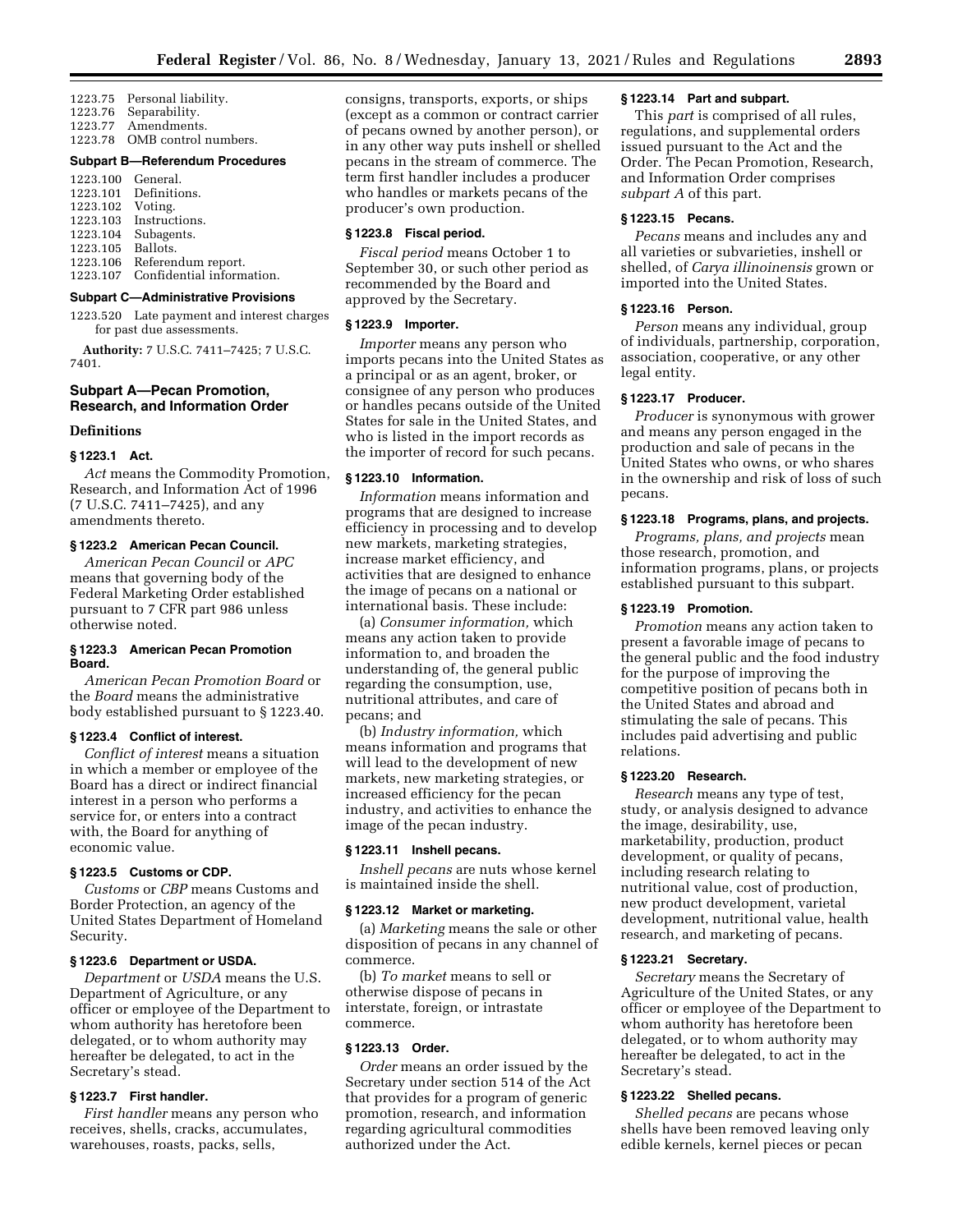meal. One pound of shelled pecans is the equivalent of two pounds inshell pecans.

#### **§ 1223.23 Suspend.**

*Suspend* means to issue a rule under section 553 of title 5, U.S.C., to temporarily prevent the operation of an order or part thereof during a particular period of time specified in the rule.

#### **§ 1223.24 Terminate.**

*Terminate* means to issue a rule under section 553 of title 5, U.S.C., to cancel permanently the operation of an order or part thereof beginning on a date certain specified in the rule.

# **§ 1223.25 United States.**

*United States* means collectively the 50 states, the District of Columbia, the Commonwealth of Puerto Rico, and the territories and possessions of the United States.

# **American Pecan Promotion Board**

# **§ 1223.40 Establishment and membership.**

(a) *Establishment of the American Pecan Promotion Board.* There is hereby established an American Pecan Promotion Board, called the Board in this part, comprised of seventeen (17) members, appointed by the Secretary from nominations as follows:

(1) Ten (10) producer members: Three (3) each from the Eastern Region and Central Region and four (4) from the Western Region as follows:

(i) Eastern Region shall mean the States of Alabama, Florida, Georgia, North Carolina, South Carolina plus any states in the United States, the majority of whose land mass is in the Eastern Time Zone, plus any U.S. territories in the Atlantic Ocean;

(ii) Central Region shall mean the States of Arkansas, Kansas, Louisiana, Mississippi, Missouri, Oklahoma, Texas plus any states in the United States, the majority of whose land mass is in the Central Time Zone; and

(iii) Western Region shall mean the States of Arizona, California, New Mexico plus any states in the United States, the majority of whose land mass is in the Mountain or Pacific Time Zones, plus Alaska and Hawaii and any U.S. territories in the Pacific Ocean.

(2) Seven (7) importers.

(b) *Adjustment of membership.* At least once every five years, the Board will review the geographical distribution of United States production of pecans and the quantity or value of imports. The review will be conducted through an audit of state crop production and Customs figures and Board assessment records. If warranted, the Board will recommend to the

Secretary that the membership on the Board be altered to reflect any changes in the geographical distribution of domestic pecan production and the quantity or value of imports. If the level of imports fluctuates versus domestic pecan production, importer members may be added to or reduced from the Board.

(c) *Board's ability to serve the diversity of the industry.* When making recommendations for appointments, the industry should take into account the diversity of the population served and the knowledge, skills, and abilities of the members to serve a diverse population, size of the operations, methods of production and distribution, and other distinguishing factors to ensure that the recommendations of the Board take into account the diverse interest of persons responsible for paying assessments, and others in the marketing chain, if appropriate.

## **§ 1223.41 Nominations and appointments.**

(a) Initial nominations for producers will be submitted to the Secretary by the American Pecan Council (APC), or the Department if appropriate. Before considering any nominations, the APC shall publicize the nomination process, using trade press or other means it deems appropriate, to reach out to all known producers for the U.S. market. The APC may use regional caucuses, mail or other methods to elicit potential nominees. The APC shall submit the nominations to the Secretary and recommend two nominees for each Board position specified in paragraph  $(a)(1)$  of  $§ 1223.40$ . The Department will conduct initial nominations for the importer members. The Secretary shall appoint the members of the Board.

(b) Subsequent nominations shall be conducted as follows:

(1) Nomination of producer members will be conducted by the Board. The Board staff will seek nominations for each vacant producer seat from each region from producers who have paid their assessments to the Board in the most recent fiscal period and who produced more than 50,000 pounds of inshell pecans (25,000 pounds of shelled pecans) on average for four fiscal periods (the fiscal period for which nominations are being conducted and the previous three fiscal periods). Producers who produce pecans in more than one region may seek nomination only in the region in which they produce the majority of their pecans. Nominations will be submitted to the Board office and placed on a ballot that will be sent to producers in each region for a vote. Producers may only vote in the region in which they produce the

majority of their pecans. The votes shall be tabulated for each region with the nominee receiving the highest number of votes at the top of the list in descending order by vote. Two candidates for each position shall be submitted to the Secretary; and

(2) Nomination of importer members will be conducted by the Board. All qualified national organizations representing importer interests will have the opportunity to nominate members to serve on the Board. If the Secretary determines that there are no qualified national organizations representing importer interests, individual importers who have paid assessments to the Board in the most recent fiscal period and imported more than 50,000 pounds of inshell pecans (25,000 pounds of shelled pecans) on average for four fiscal periods (the fiscal period for which nominations are being conducted and the previous three fiscal periods) may submit nominations. The names of importer nominees shall be placed on a ballot and mailed to importers for a vote. The votes shall be tabulated with the nominee receiving the highest number of votes at the top of the list in descending order by vote. Two candidates for each importer Board position shall be submitted to the Secretary. To be certified by the Secretary as a qualified national organization representing importer interests, an organization must meet the following criteria, as evidenced by a report submitted by the organization to the Secretary:

(i) The organization's voting membership must be comprised primarily of importers of pecans;

(ii) The organization has a history of stability and permanency and has been in existence for more than one year;

(iii) The organization must derive a portion of its operating funds from importers;

(iv) The organization must demonstrate it is willing and able to further the Act and Order's purposes; and

(v) To be certified by the Secretary as a qualified national organization representing importer interests, an organization must agree to take reasonable steps to publicize to nonmembers the availability of open Board importer positions.

(c) Producer and importer nominees may provide the Board a short background statement outlining their qualifications to serve on the Board.

(d) Nominees must be in compliance with the applicable provisions of this subpart.

(e) The Board must submit nominations to the Secretary at least six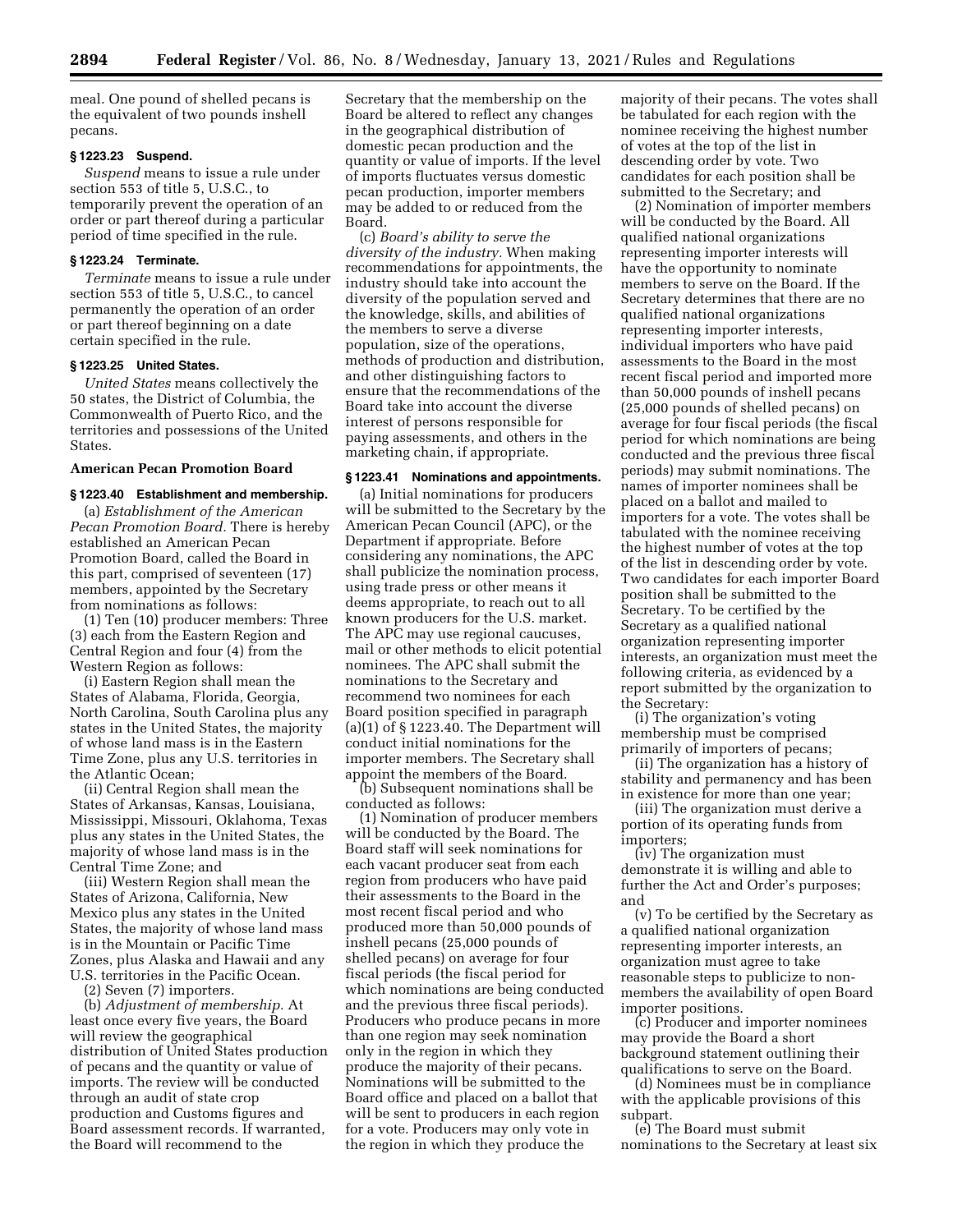months before the new Board term begins. The Secretary shall appoint the members of the Board.

(f) No two members shall be employed by a single corporation, company, partnership, or any other legal entity.

(g) The Board may recommend to the Secretary modifications to its nomination procedures as it deems appropriate. Any such modifications shall be implemented through rulemaking by the Secretary.

# **§ 1223.42 Term of office.**

(a) With the exception of the initial Board, each Board member will serve a three-year term or until the Secretary selects his or her successor. Each term of office shall begin on October 1 and end on September 30. No member may serve more than two consecutive terms, excluding any term of office less than three years.

(b) For the initial board, the terms of Board members shall be staggered for two, three, and four years. Determination of which of the initial members shall serve a term of two, three, or four years shall be determined at random. Those members serving an initial term of two, three, or four years may serve one successive three-year term.

#### **§ 1223.43 Vacancies.**

(a) In the event that any member of the Board ceases to work for or be affiliated with the category of members from which the member was appointed to the Board, such position shall automatically become vacant.

(b) If a member of the Board consistently refuses to perform the duties of a member of the Board, or if a member of the Board engages in acts of dishonesty or willful misconduct, the Board may recommend to the Secretary that the member be removed from office. If the Secretary finds the recommendation of the Board shows adequate cause, the Secretary shall remove such member from office.

(c) Without recommendation of the Board, a member may be removed by the Secretary upon showing of adequate cause, including the continued failure by a member to submit reports or remit assessments required under this part, if the Secretary determines that such member's continued service would be detrimental to the achievement of the purposes of the Act.

(d) Should the position of a member become vacant, successors for the unexpired terms of such member shall be appointed in the manner specified in §§ 1223.40 and 1223.41, except that said nomination and replacement shall not

be required if said unexpired terms are less than six months.

## **§ 1223.44 Procedure.**

(a) At a Board meeting, it will be considered a quorum when a majority of members are present.

(b) At the start of each fiscal period, the Board will select a chairperson and vice chairperson who will conduct meetings and appoint committee membership throughout that period.

(c) All Board and committee members will receive a minimum of 10 days advance notice of all Board and committee meetings, unless an emergency meeting is declared by the Chairperson.

(d) Each member of the Board will be entitled to one vote on any matter put to the Board, and the motion will carry if supported by one vote more than 50 percent of the total votes represented by the Board members present.

(e) It will be considered a quorum at a committee meeting when at least one more than half of those assigned to the committee are present. Committees may also consist of individuals other than Board members and such individuals may vote in committee meetings. These committee members shall be appointed by the Chairperson and shall serve without compensation but shall be reimbursed for reasonable travel expenses, as approved by the Board.

(f) In lieu of voting at a properly convened meeting and, when in the opinion of the Chairperson of the Board such action is considered necessary, the Board may take action if supported by one vote more than 50 percent of the members by mail, telephone, electronic mail, facsimile, or any other means of communication, and all telephone votes shall be confirmed promptly in writing. In that event, all members and the Secretary must be notified, and all members must be provided the opportunity to vote. Any action so taken shall have the same force and effect as though such action had been taken at a properly convened meeting of the Board. All votes shall be recorded in Board minutes.

(g) There shall be no voting by proxy. (h) The Chairperson shall be a voting member.

(i) The organization of the Board and the procedures for the conducting of meetings of the Board shall be in accordance with its bylaws, which shall be established by the Board and approved by the Secretary.

#### **§ 1223.45 Compensation and reimbursement.**

The members of the Board when acting as members, shall serve without compensation but shall be reimbursed for reasonable travel expenses, as approved by the Board, incurred by them in the performance of their duties as Board members.

#### **§ 1223.46 Powers and duties.**

The Board shall have the following powers and duties:

(a) To administer this subpart in accordance with its terms and conditions and to collect assessments;

(b) To develop and recommend to the Secretary for approval such bylaws as may be necessary for the functioning of the Board, and such rules as may be necessary to administer this subpart, including activities authorized to be carried out under this subpart;

(c) To meet, organize, and select from among the members of the Board a chairperson, other officers, committees, and subcommittees, as the Board determines to be appropriate;

(d) To employ persons, other than the Board members, or to enter into contracts, other than with Board members, as the Board considers necessary to assist the Board in carrying out its duties and to determine the compensation and specify the duties of such persons, or to determine the contractual terms of such parties;

(e) To develop programs and projects, and enter into contracts or agreements, which must be approved by the Secretary before becoming effective, for the development and carrying out of programs or projects of research, information, or promotion, and the payment of costs thereof with funds collected pursuant to this subpart. Each contract or agreement shall provide that any person who enters into a contract or agreement with the Board shall develop and submit to the Board a proposed activity; keep accurate records of all of its transactions relating to the contract or agreement; account for funds received and expended in connection with the contract or agreement; make periodic reports to the Board of activities conducted under the contract or agreement; and make such other reports available as the Board or the Secretary considers relevant. Any contract or agreement shall provide that:

(1) The contractor or agreeing party shall develop and submit to the Board a program, plan, or project together with a budget or budgets that shall show the estimated cost to be incurred for such program, plan, or project;

(2) The contractor or agreeing party shall keep accurate records of all its transactions and make periodic reports to the Board of activities conducted, submit accounting for funds received and expended, and make such other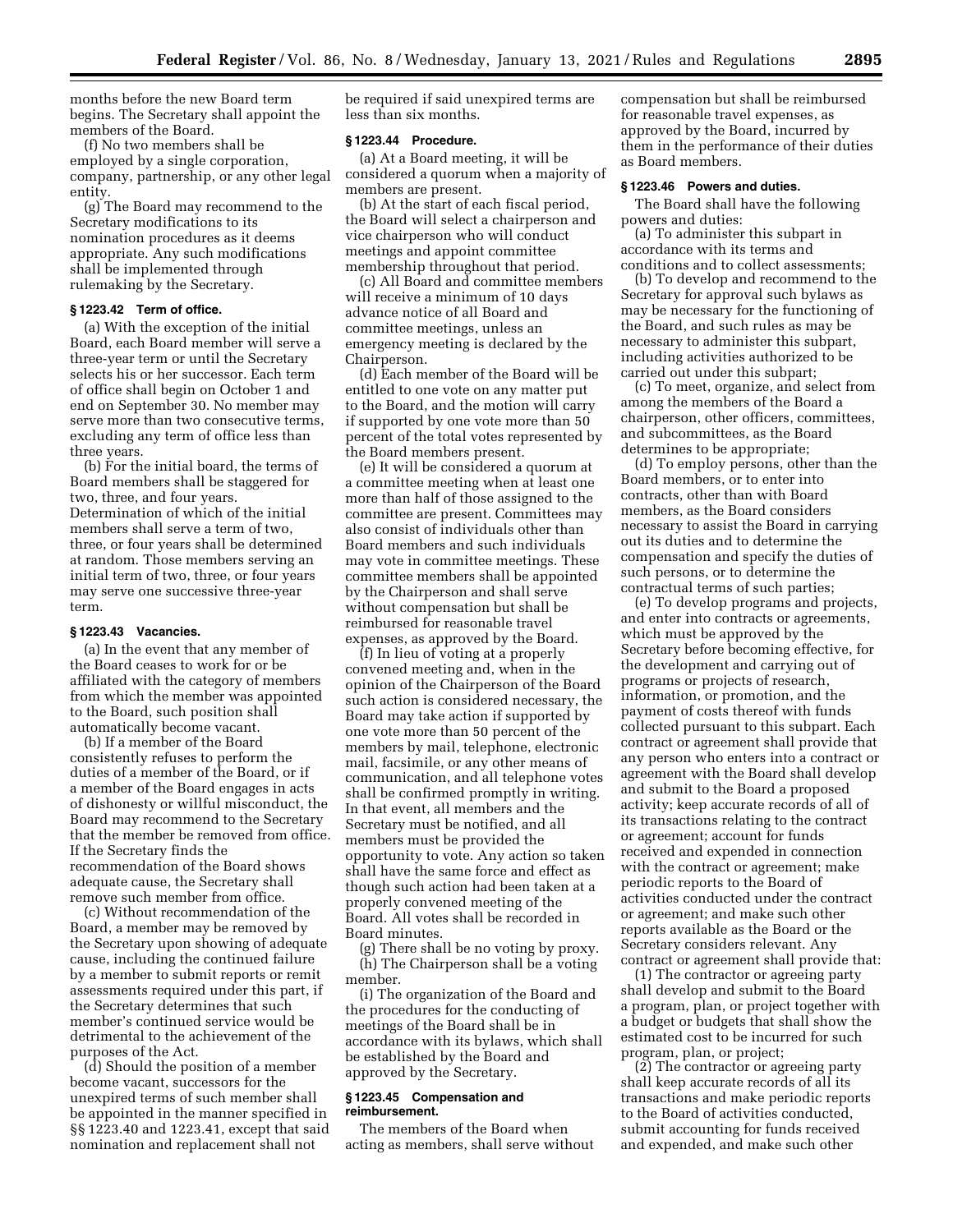reports as the Secretary or the Board may require;

(3) The Secretary may audit the records of the contracting or agreeing party periodically; and

(4) Any subcontractor who enters into a contract with a Board contractor and who receives or otherwise uses funds allocated by the Board shall be subject to the same provisions as the contractor;

(f) To prepare and submit for approval of the Secretary fiscal period budgets in accordance with § 1223.50;

(g) To invest assessments collected under this part in accordance with § 1223.50;

(h) To maintain such records and books and prepare and submit such reports and records from time to time to the Secretary as the Secretary may prescribe; to make appropriate accounting with respect to the receipt and disbursement of all funds entrusted to it; and to keep records that accurately reflect the actions and transactions of the Board;

(i) To cause its books to be audited by a competent auditor at the end of each fiscal period and at such other times as the Secretary may request, and to submit a report of the audit directly to the Secretary;

(j) To give the Secretary the same notice of meetings of the Board as is given to members in order that the Secretary's representative(s) may attend such meetings, and to keep and report minutes of each meeting of the Board to the Secretary;

(k) To act as intermediary between the Secretary and any producer, first handler, or importer;

(l) To furnish to the Secretary any information or records that the Secretary may request;

(m) To receive, investigate, and report to the Secretary complaints of violations of this subpart;

(n) To recommend to the Secretary such amendments to this subpart as the Board considers appropriate; and

(o) To work to achieve an effective, continuous, and coordinated program of promotion, research, consumer information, evaluation, and industry information designed to strengthen the pecan industry's position in the marketplace; maintain and expand existing markets and uses for pecans; and to carry out programs, plans, and projects designed to provide maximum benefits to the pecan industry.

## **§ 1223.47 Prohibited activities.**

The Board may not engage in, and shall prohibit the employees and agents of the Board from engaging in:

(a) Any action that would be a conflict of interest; and

(b) Using funds collected by the Board under this subpart to undertake any action for the purpose of influencing legislation or governmental action or policy, by local, state, national, and foreign governments, other than recommending to the Secretary amendments to this subpart.

(c) No program, plan, or project including advertising shall be false or misleading or disparaging to another agricultural commodity. Pecans of all origins shall be treated equally.

## **Expenses and Assessments**

# **§ 1223.50 Budget and expenses.**

(a) At least 60 days prior to the beginning of each fiscal period, and as may be necessary thereafter, the Board shall prepare and submit to the Secretary a budget for the fiscal period covering its anticipated expenses and disbursements in administering this subpart. Each such budget shall include:

(1) A statement of objectives and strategy for each program, plan, or project;

(2) A summary of anticipated revenue, with comparative data for at least one preceding year (except for the initial budget);

(3) A summary of proposed expenditures for each program, plan, or project; and

(4) Staff and administrative expense breakdowns, with comparative data for at least one preceding year (except for the initial budget).

(b) Each budget shall provide adequate funds to defray its proposed expenditures and to provide for a reserve as set forth in this subpart.

(c) Subject to this section, any amendment or addition to an approved budget must be approved by the Secretary, including shifting funds from one program, plan, or project to another. Shifts of funds which do not cause an increase in the Board's approved budget and which are consistent with governing bylaws need not have prior approval by the Secretary.

(d) The Board is authorized to incur such expenses, including provision for a reasonable reserve, as the Secretary finds are reasonable and likely to be incurred by the Board for its maintenance and functioning, and to enable it to exercise its powers and perform its duties in accordance with the provisions of this subpart. Such expenses shall be paid from funds received by the Board.

(e) With approval of the Secretary, the Board may borrow money for the payment of administrative expenses, subject to the same fiscal, budget, and audit controls as other funds of the

Board. Any funds borrowed by the Board shall be expended only for startup costs and capital outlays and are limited to the first year of operation of the Board.

(f) The Board may accept voluntary contributions, but these shall only be used to pay expenses incurred in the conduct of programs, plans, and projects. Such contributions shall be free from any encumbrance by the donor and the Board shall retain complete control of their use.

(g) The Board may also receive funds provided through the Department's Foreign Agricultural Service or from other sources, for authorized activities.

(h) The Board shall reimburse the Secretary for all expenses incurred by the Secretary in the implementation, administration, and supervision of this subpart, including all referendum costs in connection with this subpart.

(i) For fiscal periods beginning three (3) or more years after the date of the establishment of the Board, the Board may not expend for administration, maintenance, and functioning of the Board in any fiscal period an amount that exceeds 15 percent of the assessments and other income received by the Board for that fiscal period. Reimbursements to the Secretary required under paragraph (h) of this section are excluded from this limitation on spending.

(j) The Board may establish an operating monetary reserve and may carry over to subsequent fiscal periods excess funds in any reserve so established: *Provided* that the funds in the reserve do not exceed the last two fiscal periods' budget of expenses. Subject to approval by the Secretary, such reserve funds may be used to defray any expenses authorized under this part.

(k) Pending disbursement of assessments and all other revenue under a budget approved by the Secretary, the Board may invest assessments and all other revenues collected under this part in:

(1) Obligations of the United States or any agency of the United States;

(2) General obligations of any State or any political subdivision of a State;

(3) Interest bearing accounts or certificates of deposit of financial institutions that are members of the Federal Reserve System;

(4) Obligations fully guaranteed as to principal interest by the United States; or

(5) Other investments as authorized by the Secretary.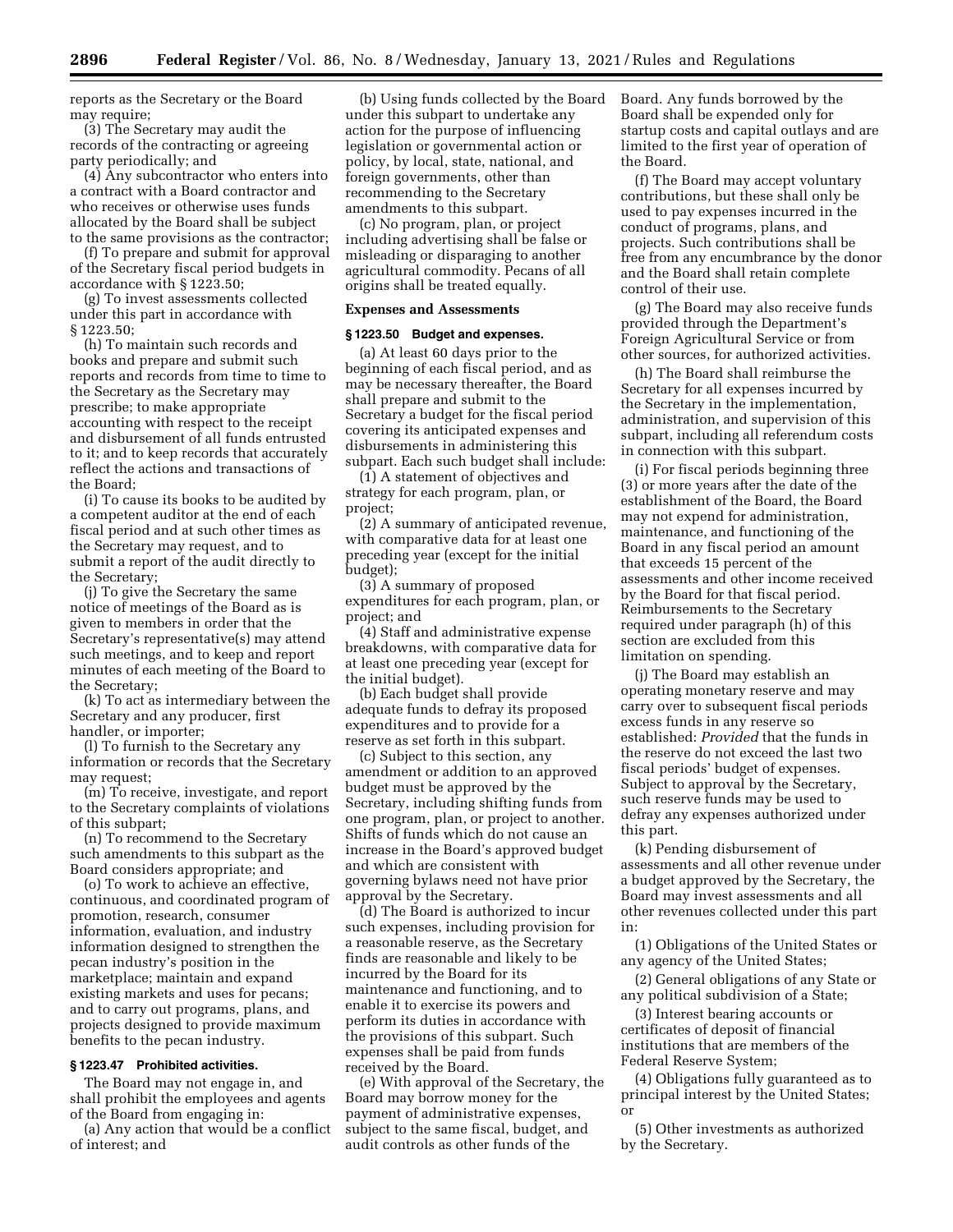#### **§ 1223.51 Financial statements.**

(a) The Board shall prepare and submit financial statements to the Secretary on a monthly or quarterly basis or at any other time as requested by the Secretary. Each such financial statement shall include, but not be limited to, a balance sheet, income statement, and expense budget. The expense budget shall show expenditures during the time period covered by the report, year-to-date expenditures, and the unexpended budget.

(b) Each financial statement shall be submitted to the Secretary within 30 days after the end of the time period to which it applies.

(c) The Board shall submit annually to the Secretary an annual financial statement within 90 days after the end of the fiscal period to which it applies.

# **§ 1223.52 Assessments.**

(a) The funds to cover the Board's expenses shall be paid from assessments on producers and importers, other income of the Board, and other funds available to the Board including those collected pursuant to § 1223.57 and subject to the limitations contained in § 1223.57.

(b) Each producer shall pay an assessment per pound of pecans produced in the United States. The collection of assessments on pecans produced in the United States will be the responsibility of the first handler receiving the pecans from producers. In the case of the producer acting as its own first handler, the producer will be required to collect and remit its individual assessments.

(1) First handlers may remit assessments to a third-party collection agent under this subpart.

(2) First handlers may also remit assessments directly to the Board.

(c) Such assessments shall be levied at \$0.02 per pound on all inshell pecans and \$0.04 per pound on all shelled pecans. The assessment rate may be reviewed and modified with the approval of the Secretary. A change in the assessment rate is subject to rulemaking by the Secretary.

(d) All assessment payments and reports will be submitted to the office of the Board. All assessment payments for a fiscal period are to be received no later than the 10th of the month following the end of the previous month. A late payment charge shall be imposed on any producer and importer who fails to remit to the Board, the total amount for which any such producer and importer is liable on or before the due date established by the Board on forms approved by the Secretary. In addition to the late payment charge, an interest

charge shall be imposed on the outstanding amount for which the producer and importer is liable. The rate of interest shall be prescribed in regulations issued by the Secretary.

(e) Each importer of pecans shall pay an assessment to the Board on pecans imported for marketing in the United States, through Customs.

(1) The assessment rate for imported pecans shall be the same or equivalent to the rate for pecans produced in the United States.

(2) The import assessment shall be uniformly applied to imported pecans that are identified by the number 0802.90.10.00 and 0802.90.15.00 in the Harmonized Tariff Schedule (HTS) of the United States or any other numbers used to identify pecans in that schedule.

(3) In the event that any HTS number is subject to assessment is changed and such change is merely a replacement of a previous number and has no impact on the description of pecans, assessment will continue to be collected based on the new numbers.

(4) The assessment due on imported pecans shall be paid when they enter, or are withdrawn from warehouse, for consumption in the United States.

(5) If Customs does not collect an assessment from an importer, the importer is responsible for paying the assessment directly to the Board no later than the 10th of the month following the month the assessed pecans were imported into the United States.

(f) Persons failing to remit total assessments due in a timely manner may also be subject to actions under Federal debt collection procedures.

(g) The Board may authorize other organizations to collect assessments on its behalf with the approval of the Secretary.

#### **§ 1223.53 Exemption procedures.**

(a) *De minimis.* An exemption from payment of assessments as provided in § 1223.52, shall be provided to producers that domestically produce and importers that import less than 50,000 pounds of inshell pecans (25,000 pounds of shelled pecans) on average for four fiscal periods (the fiscal period for which the exemption is claimed and the previous three fiscal periods) as follows:

(1) Any producer who desires to claim an exemption from assessments shall file an application on a form provided by the Board, for a certificate of exemption for each fiscal period claiming an exemption. Such producer shall certify that it will domestically produce less than 50,000 pounds of inshell pecans (25,000 pounds of shelled pecans) on average for four

fiscal periods (the fiscal period for which the exemption is claimed and the previous three fiscal periods). It is the responsibility of the producer to retain a copy of the certificate of exemption.

(2) Any importer who desires to claim an exemption from assessments shall file an application on a form provided by the Board, for a certificate of exemption for each fiscal period claiming an exemption. Such importer shall certify that it will import less than 50,000 pounds of inshell pecans (25,000 pounds of shelled pecans) on average for four fiscal periods (the fiscal period for which the exemption is claimed and the previous three fiscal periods). It is the responsibility of the importer to retain a copy of the certificate of exemption.

(3) On receipt of an exemption application, the Board shall determine whether an exemption may be granted for that fiscal period. The Board will then issue, if deemed appropriate, a certificate of exemption to the producer or importer which is eligible to receive one covering that fiscal period. The Board may request persons applying for the exemption to provide supporting documentation, such as past sales receipts or import data.

(4) The Board, with the Secretary's approval, may require persons receiving an exemption from assessments to provide to the Board reports on the disposition of exempt pecans and, in the case of importers, proof of payment of assessments.

(5) The exemption will apply immediately following the issuance of the certificate of exemption.

(6) Producers and importers who received an exemption certificate from the Board but domestically produced or imported more than 50,000 pounds of inshell pecans (25,000 shelled of pecans) on average for four fiscal periods (the fiscal period for which the exemption is claimed and the previous three fiscal periods) during the fiscal period shall pay the Board the applicable assessments owed and submit any necessary reports to the Board pursuant to § 1223.60.

(b) *Assessment refunds.* Importers and producers who are exempt from assessment shall be eligible for a refund of assessments collected, either by Customs or a first handler. Requests for such assessment refunds must be submitted to the Board within 90 days of the last day in the fiscal period when assessments were collected on such producer's or importer's pecans. No interest will be paid on such assessments. The Board shall refund such assessments no later than 60 calendar days after receipt by the Board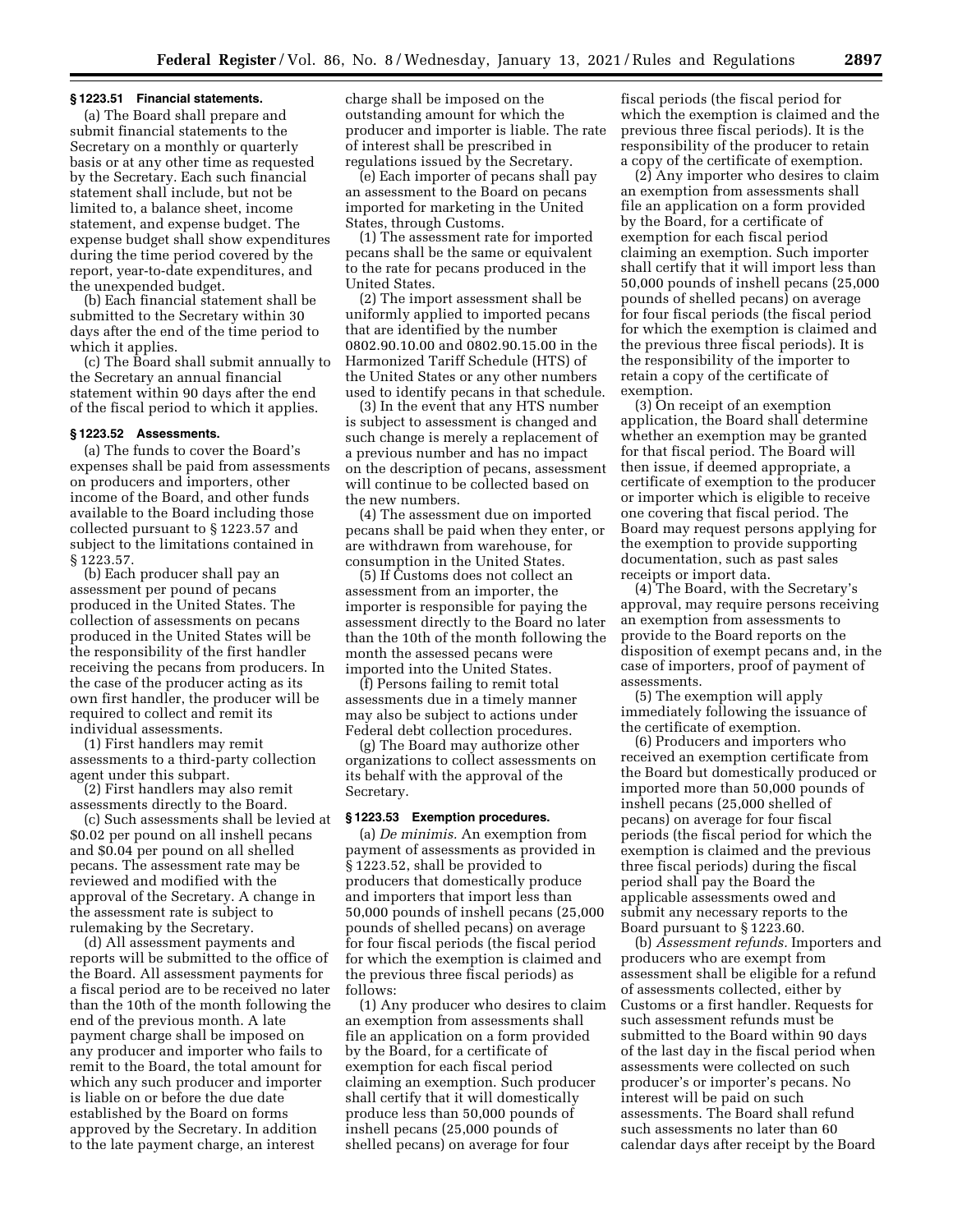of information justifying the exemption from assessment.

(c) *Organic.* (1) A producer who domestically produces pecans under an approved National Organic Program (7 CFR part 205) (NOP) organic production system plan may be exempt from the payment of assessments under this part, provided that:

(i) Only agricultural products certified as ''organic'' or ''100 percent organic'' (as defined in the NOP) are eligible for exemption;

(ii) The exemption shall apply to all certified ''organic'' or ''100 percent organic'' (as defined in the NOP) products of a producer regardless of whether the agricultural commodity subject to the exemption is produced by a person that also produces conventional or nonorganic agricultural products of the same agricultural commodity as that for which the exemption is claimed;

(iii) The producer maintains a valid certificate of organic operation as issued under the Organic Foods Production Act of 1990 (7 U.S.C. 6501–6522) (OFPA) and the NOP regulations issued under OFPA (7 CFR part 205); and

(iv) Any producer so exempted shall continue to be obligated to pay assessments under this part that are associated with any agricultural products that do not qualify for an exemption under this section.

(2) To apply for exemption under this section, an eligible producer shall submit a request to the Board on an *Organic Exemption Request Form* (Form AMS–15) at any time during the fiscal period initially, and annually thereafter on or before the start of the fiscal period, for as long as the producer continues to be eligible for the exemption.

(3) A producer request for exemption shall include the following:

(i) The applicant's full name, company name, address, telephone and fax numbers, and email address;

(ii) Certification that the applicant maintains a valid certificate of organic operation issued under the OFPA and the NOP;

(iii) Certification that the applicant produces organic products eligible to be labeled ''organic'' or ''100 percent organic'' under the NOP;

(iv) A requirement that the applicant attach a copy of their certificate of organic operation issued by a USDAaccredited certifying agent;

(v) Certification, as evidenced by signature and date, that all information provided by the applicant is true; and

(vi) Such other information as may be required by the Board, with the approval of the Secretary.

(4) If a producer complies with the requirements of this section, the Board will grant an assessment exemption and issue a Certificate of Exemption to the producer within 30 days. If the application is disapproved, the Board will notify the applicant of the reason(s) for disapproval within the same timeframe.

(5) An importer who imports pecans that are eligible to be labeled as ''organic'' or ''100 percent organic'' under the NOP, or certified as ''organic'' or ''100 percent organic'' under a U.S. equivalency arrangement established under the NOP, may be exempt from the payment of assessments. Such importer may submit documentation to the Board and request an exemption from assessment on certified ''organic'' or ''100 percent organic'' pecans on an *Organic Exemption Request Form* (Form AMS–15) at any time initially, and annually thereafter on or before the beginning of the fiscal period, as long as the importer continues to be eligible for the exemption. This documentation shall include the same information required of a producer in paragraph (c)(3) of this section. If the importer complies with the requirements of this section, the Board will grant the exemption and issue a Certificate of Exemption to the importer within the applicable timeframe. Any importer so exempted shall continue to be obligated to pay assessments under this part that are associated with any imported agricultural products that do not qualify for an exemption under this section.

(6) If Customs collects the assessment on exempt product under paragraph (c)(5) of this section that is identified as ''organic'' by a number in the Harmonized Tariff Schedule, the Board must reimburse the exempt importer the assessments paid upon receipt of such assessments from Customs. For all other exempt organic product for which Customs collects the assessment, the importer may apply to the Board for a reimbursement of assessments paid, and the importer must submit satisfactory proof to the Board that the importer paid the assessment on exempt organic product.

(7) The exemption will apply immediately following the issuance of the Certificate of Exemption.

# **§ 1223.54 Refund escrow accounts.**

(a) The Board shall establish an interest bearing escrow account with a financial institution that is a member of the Federal Reserve System and will deposit into such account an amount equal to 10 percent of the assessments collected during the period beginning on the effective date of the Order and

ending on the date the Secretary announces the results of the required referendum.

(b) If the Order is not approved by the required referendum, the Board shall promptly pay refunds of assessments to all producers and importers that have paid assessments during the period beginning on the effective date of the Order and ending on the date the Secretary announces the results of the required referendum in the manner specified in paragraph (c) of this section.

(c) If the amount deposited in the escrow account is less than the amount of all refunds that producers and importers subject to this subpart have a right to receive, the Board shall prorate the amount deposited in such account among all producers and importers who desire a refund of assessments paid no later than 90 days after the required referendum results are announced by the Secretary.

(d) Any producer or importer requesting a refund shall submit an application on the prescribed form to the Board within 60 days from the date the results of the required referendum are announced by the Secretary. The producer and importer shall also submit documentation to substantiate that assessments were paid. Any such demand shall be made by such producer or importer in accordance with the provisions of this subpart and in a manner consistent with the regulations in this part.

(e) If the Order is approved by the required referendum conducted under § 1223.71 then:

(1) The escrow account shall be closed; and,

(2) The funds shall be available to the Board for disbursement under § 1223.50.

# **Promotion, Research, and Information**

### **§ 1223.55 Programs, plans, and projects.**

(a) The Board shall receive and evaluate, or on its own initiative develop, and submit to the Secretary for approval any program, plan, or project authorized under this subpart. Such programs, plans, or projects shall provide for:

(1) The establishment, issuance, effectuation, and administration of appropriate programs for promotion, research, and information, including producer and consumer information, with respect to pecans; and

(2) The establishment and conduct of research with respect to the use, nutritional value, sale, distribution, and marketing of pecans, and the creation of new products thereof, to the end that the marketing and use of pecans may be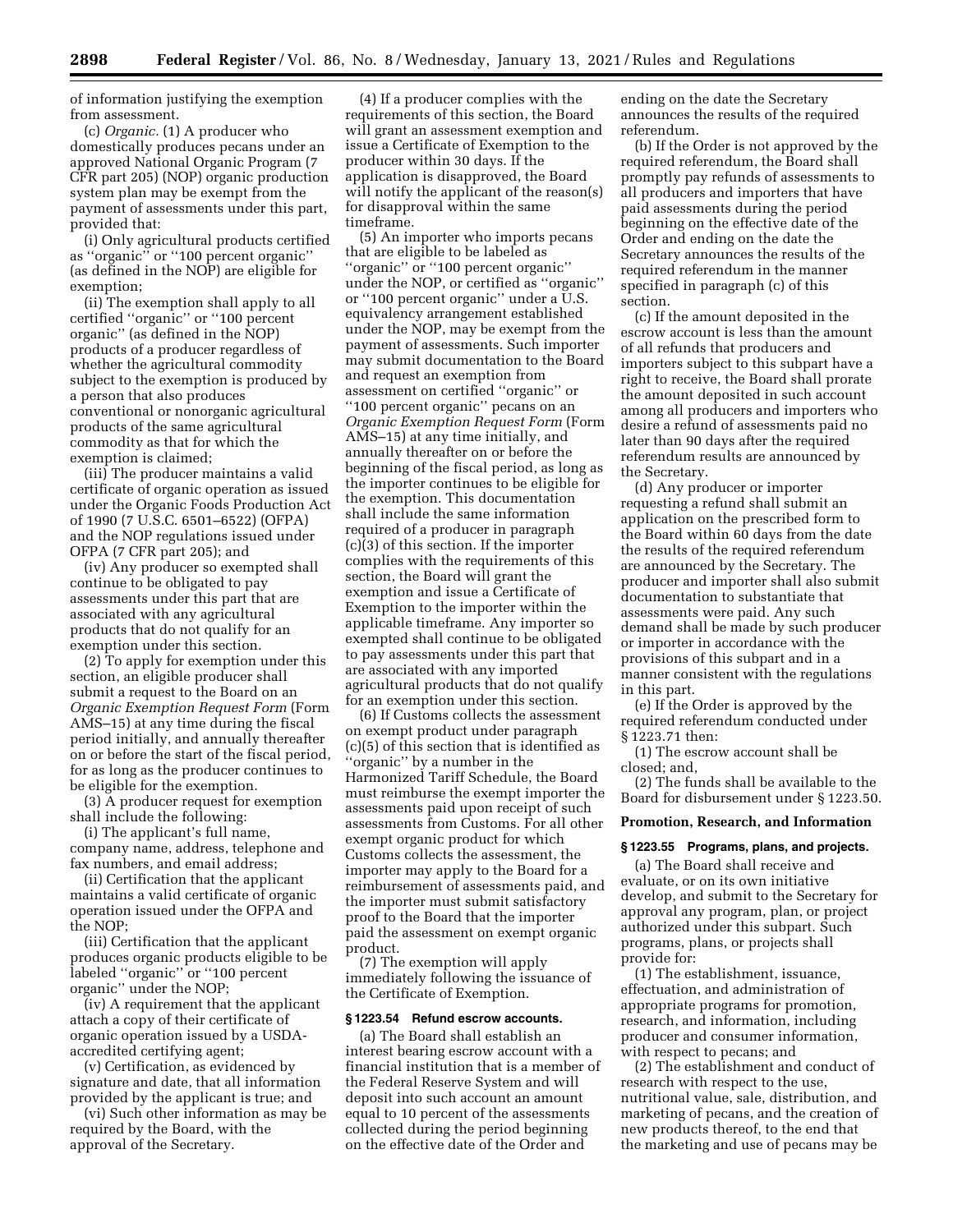encouraged, expanded, improved, or made more acceptable and to advance the image, desirability, or quality of pecans.

(b) No program, plan, or project shall be implemented prior to its approval by the Secretary. Once a program, plan, or project is so approved, the Board shall take appropriate steps to implement it.

(c) Each program, plan, or project implemented under this subpart shall be reviewed or evaluated periodically by the Board to ensure that it contributes to an effective program of promotion, research, or information. If it is found by the Board that any such program, plan, or project does not contribute to an effective program of promotion, research, or information, then the Board shall terminate such program, plan, or project.

#### **§ 1223.56 Independent evaluation.**

The Board shall, not less often than every five years, authorize and fund, from funds otherwise available to the Board, an independent evaluation of the effectiveness of the Order and other programs conducted by the Board pursuant to the Act. The Board shall submit to the Secretary, and make available to the public, the results of each periodic independent evaluation conducted under this section.

#### **§ 1223.57 Patents, copyrights, trademarks, information, publications, and product formulations.**

Patents, copyrights, trademarks, information, publications, and product formulations developed through the use of funds received by the Board under this subpart shall be the property of the U.S. Government as represented by the Board and shall, along with any rents, royalties, residual payments, or other income from the rental, sales, leasing, franchising, or other uses of such patents, copyrights, trademarks, information, publications, or product formulations, inure to the benefit of the Board; shall be considered income subject to the same fiscal, budget, and audit controls as other funds of the Board; and may be licensed subject to approval by the Secretary. Upon termination of this subpart, § 1223.73 shall apply to determine disposition of all such property.

# **Reports, Books, and Records**

## **§ 1223.60 Reports.**

(a) Each first handler, producer, or importer subject to this subpart shall be required to provide to the Board periodically such information as required by the Board, with the approval of the Secretary, which may

include but not be limited to the following:

(1) First handler must report or producer acting as its own first handler:

(i) Number of pounds handled; (ii) Number of pounds on which an

assessment was collected; (iii) Name, address and other contact information from whom the first

handler has collected the assessments on each pound handled; and

(iv) Date collection was made on each pound handled.

(2) Unless provided by Customs, importer must report:

(i) Number of pounds imported; (ii) Number of pounds on which an

assessment was paid; (iii) Name, address, and other contact

information of the importer; and (iv) Date assessment was paid on each pound imported.

(b) These reports shall accompany the payment of the collected assessments.

#### **§ 1223.61 Books and records.**

Each producer, first handler, and importer subject to this subpart shall maintain and make available for inspection by the Secretary such books and records as are necessary to carry out the provisions of this part, including such records as are necessary to verify any reports required. Such records shall be retained for at least 3 years beyond the fiscal period of their applicability.

## **§ 1223.62 Confidential treatment.**

All information obtained from books, records, or reports under the Act and this part shall be kept confidential by all persons, including all employees and former employees of the Board, all officers and employees and former officers and employees of contracting and subcontracting agencies or agreeing parties having access to such information. Such information shall not be available to Board members, producers, importers, or first handlers. Only those persons having a specific need for such information to effectively administer the provisions of this subpart shall have access to such information. Only such information so obtained as the Secretary deems relevant shall be disclosed by them, and then only in a judicial proceeding or administrative hearing brought at the direction, or on the request, of the Secretary, or to which the Secretary or any officer of the United States is a party and involving this subpart. Nothing in this section shall be deemed to prohibit:

(a) The issuance of general statements based upon the reports of the number of persons subject to this subpart or statistical data collected therefrom, which statements will not identify the

information furnished by any person; and

(b) The publication, by direction of the Secretary, of the name of any person who has been adjudged to have violated this subpart, together with a statement of the particular provisions of this subpart violated by such person.

## **Miscellaneous**

#### **§ 1223.70 Right of the Secretary.**

All fiscal matters, programs, plans, or projects, rules or regulations, reports, or other substantive actions proposed and prepared by the Board shall be submitted to the Secretary for approval.

#### **§ 1223.71 Referenda.**

(a) *Required referendum.* For the purpose of ascertaining whether the persons subject to this subpart favor the continuation, suspension, amendment, or termination of this subpart, the Secretary shall conduct a referendum among persons subject to assessments under § 1223.52 who, during a representative period determined by the Secretary, have engaged in the production or importation of pecans:

(1) The required referendum shall be conducted not later than 3 years after assessments first begin under the Order; and

(2) The Order will be approved in a referendum if a majority of producers and importers vote for approval in the referendum.

(b) *Subsequent referenda.* The Secretary shall conduct subsequent referenda:

(1) For the purpose of ascertaining whether producers and importers favor the continuation, suspension, or termination of the Order;

(2) Every seven years the Secretary shall hold a referendum to determine whether producers and importers of pecans favor the continuation of the Order. The Order shall continue if it is favored by a majority of producers and importers voting for approval in the referendum who have been engaged in the production or importation of pecans;

(3) At the request of the Board established in this subpart;

(4) At the request of 10 percent or more of the number of persons eligible to vote in a referendum as set forth under the Order; or

(5) At any time as determined by the Secretary.

#### **§ 1223.72 Suspension and termination.**

(a) The Secretary shall suspend or terminate this part or subpart or a provision thereof if the Secretary finds that this part or subpart or a provision thereof obstructs or does not tend to effectuate the purposes of the Act, or if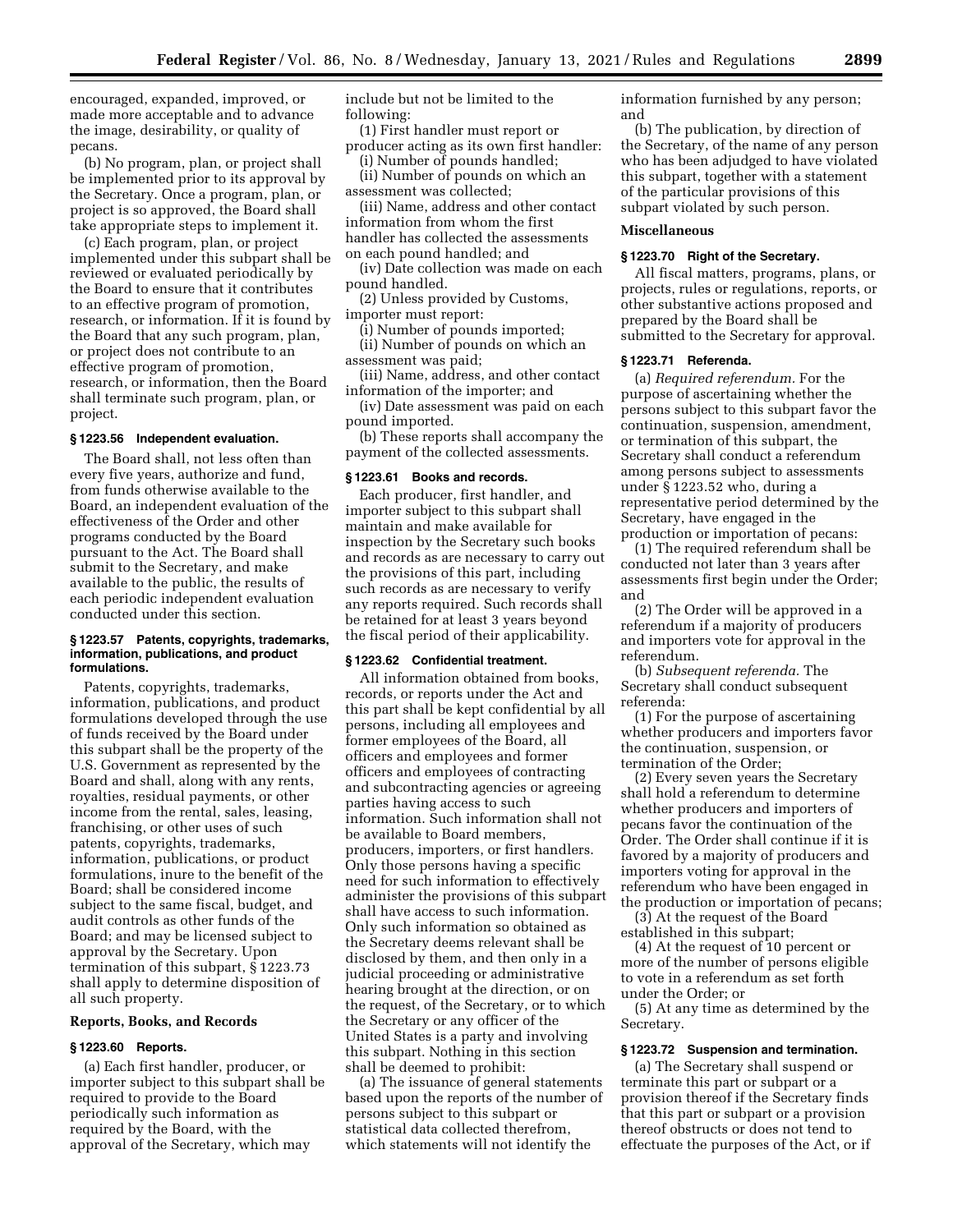the Secretary determines that this part or subpart or a provision thereof is not favored by persons voting in a referendum conducted pursuant to the Act.

(b) The Secretary shall suspend or terminate this subpart at the end of the fiscal period whenever the Secretary determines that its suspension or termination is approved or favored by a majority of producers and importers voting for approval who, during a representative period determined by the Secretary, have been engaged in the production or importation of pecans.

(c) If, as a result of a referendum the Secretary determines that this subpart is not approved, the Secretary shall:

(1) Not later than 180 days after making the determination, suspend or terminate, as the case may be, collection of assessments under this subpart; and

(2) As soon as practical, suspend or terminate, as the case may be, activities under this subpart in an orderly manner.

# **§ 1223.73 Proceedings after termination.**

(a) Upon the termination of this subpart, the Board shall recommend not more than three of its members to the Secretary to serve as trustees for the purpose of liquidating the affairs of the Board. Such persons, upon designation by the Secretary, shall become trustees of all of the funds and property then in the possession or under control of the Board, including claims for any funds unpaid or property not delivered, or any other claim existing at the time of such termination.

(b) The said trustees shall:

(1) Continue in such capacity until discharged by the Secretary;

(2) Carry out the obligations of the Board under any contracts or agreements entered into pursuant to this subpart;

(3) From time to time account for all receipts and disbursements and deliver all property on hand, together with all books and records of the Board and the trustees, to such person or persons as the Secretary may direct; and

(4) Upon request of the Secretary execute such assignments or other instruments necessary and appropriate to vest in such person's title and right to all funds, property, and claims vested in the Board or the trustees pursuant to this subpart.

(c) Any person to whom funds, property, or claims have been transferred or delivered pursuant to this subpart shall be subject to the same obligations imposed upon the Board and upon the trustees.

(d) Any residual funds not required to defray the necessary expenses of

liquidation shall be turned over to the Secretary to be disposed of, to the extent practical, to the pecan producer organizations in the interest of continuing pecan promotion, research, and information programs.

#### **§ 1223.74 Effect of termination or amendment.**

Unless otherwise expressly provided by the Secretary, the termination of this part, or the issuance of any amendment to this part, shall not:

(a) Affect or waive any right, duty, obligation, or liability which shall have arisen, or which may thereafter arise in connection with any provision of this part; or

(b) Release or extinguish any violation of this part; or

(c) Affect or impair any rights or remedies of the United States, or of the Secretary or of any other persons, with respect to any such violation.

#### **§ 1223.75 Personal liability.**

No member or employee of the Board shall be held personally responsible, either individually or jointly with others, in any way whatsoever, to any person for errors in judgment, mistakes, or other acts, either of commission or omission, as such member or employee, except for acts of dishonesty or willful misconduct.

#### **§ 1223.76 Separability.**

If any provision of this subpart is declared invalid or the applicability thereof to any person or circumstances is held invalid, the validity of the remainder of this subpart or the applicability thereof to other persons or circumstances shall not be affected thereby.

#### **§ 1223.77 Amendments.**

Amendments to this subpart may be proposed from time to time by the Board or by any interested person affected by the provisions of the Act, including the Secretary.

# **§ 1223.78 OMB control numbers.**

The control number assigned to the information collection requirements by the Office of Management and Budget pursuant to the Paperwork Reduction Act of 1995, 44 U.S.C. Chapter 35, is OMB control number 0581–NEW, except for the Board nominee background statement form which is assigned OMB control number 0505– 0001.

#### **Subpart B—Referendum Procedures**

#### **§ 1223.100 General.**

Referenda to determine whether eligible pecan producers and importers

favor the issuance, amendment, suspension, or termination of the Pecan Promotion, Research, and Information Order shall be conducted in accordance with this subpart.

# **§ 1223.101 Definitions.**

(a) *Administrator* means the Administrator of the Agricultural Marketing Service, with power to redelegate, or any officer or employees of the U.S. Department of Agriculture to whom authority has been delegated or may hereafter be delegated to act in the Administrator's stead.

(b) *Eligible importer* means any person who, during the representative period, was subject to the Order and required to pay assessments on pecans imported into the United States.

(c) *Eligible producer* means any person who, during the representative period, was subject to the Order and required to pay assessments on pecans produced in the United States.

(d) *Order* means subpart A of this part, the Pecan Promotion, Research, and Information Order.

(e) *Pecans* means and includes any and all varieties or subvarieties, inshell and shelled, of *Carya illinoinensis*  grown or imported into the United States.

(f) *Person* means any individual, group of individuals, partnership, corporation, association, cooperative, or any other legal entity. For the purpose of this paragraph (f), the term ''partnership'' includes, but is not limited to:

(1) A husband and a wife who have title to, or leasehold interest in, a pecan farm as tenants in common, joint tenants, tenants by the entirety, or, under community property laws, as community property; and

(2) So-called ''joint ventures'' wherein one or more parties to an agreement, informal or otherwise, contributed land and others contributed capital, labor, management, or other services, or any variation of such contributions by two or more parties.

(g) *Referendum agent* or *agent* means the individual or individuals designated by the Secretary to conduct the referendum.

(h) *Representative period* means the period designated by the Secretary.

(i) *United States* means collectively the 50 states, the District of Columbia, the Commonwealth of Puerto Rico, and the territories and possessions of the United States.

# **§ 1223.102 Voting.**

(a) Each person who is an eligible producer or an eligible importer, as defined in this subpart, at the time of